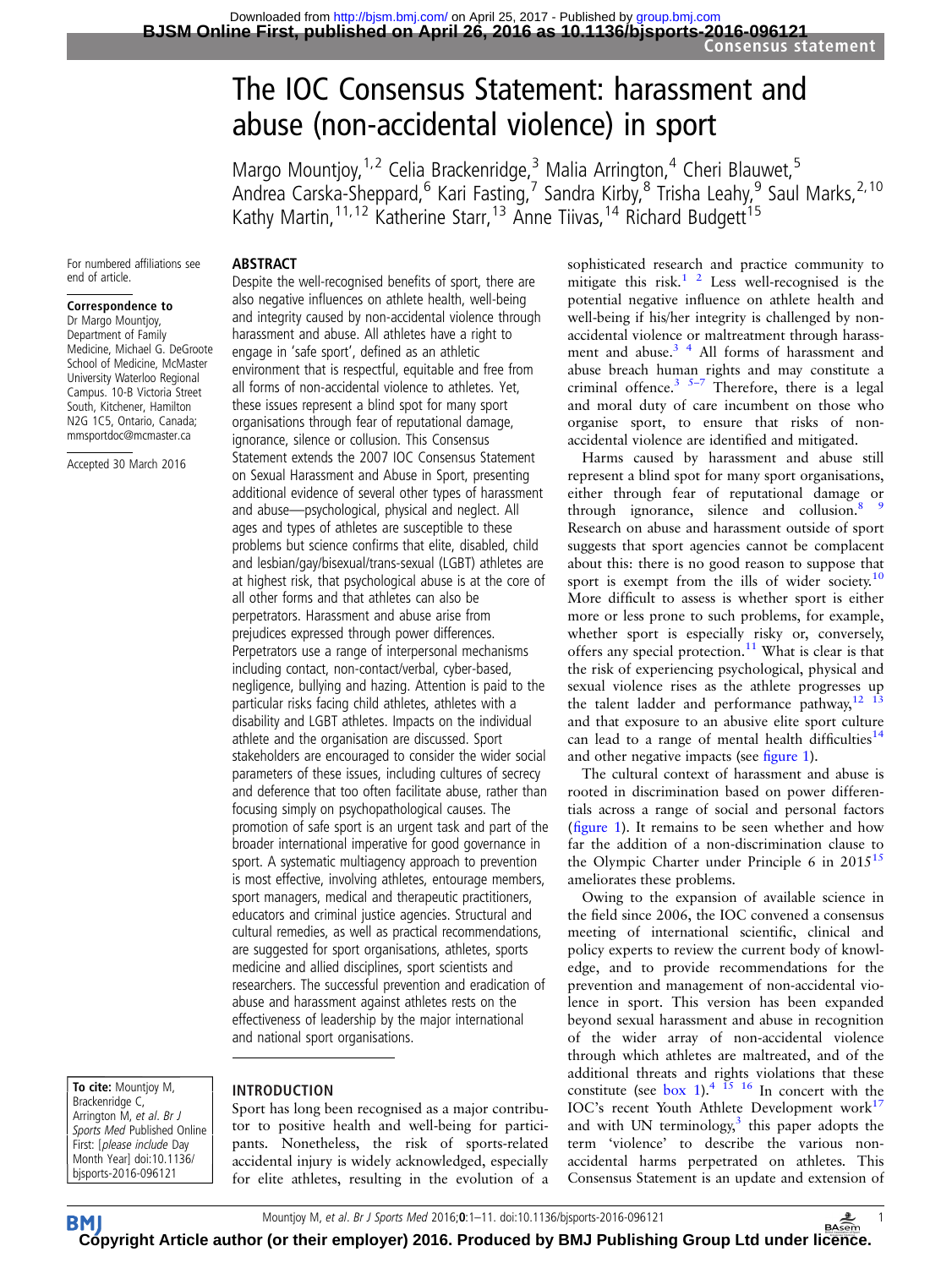<span id="page-1-0"></span>

Figure 1 Conceptual model of harassment and abuse in sport showing cultural context, types of non-accidental violence, mechanisms and impacts. ED, eating disorders; PTSD, post traumatic stress disorder; STI, sexually transmitted infections.

the 2007 IOC Consensus Statement on Sexual Harassment and Abuse in Sport.<sup>[18](#page-7-0)</sup>

We acknowledge that the science underpinning this document is comparatively young and not yet entirely developed. For example, the predominance of available research is representative of only a few countries, and the experiences of some groups, such as athletes with disabilities and lesbian/gay/bisexual/trans-sexual (LGBT) athletes, is largely unknown. The document therefore focuses only on those areas of harassment and abuse in sport where there is deemed to be a sufficient scientific evidence base, and a prevention obligation that is not already addressed elsewhere (see figure 1). For this reason, the primary types of non-accidental violence in the document are categorised under: psychological harassment and abuse, which we regard as a conduit to other forms, sexual harassment and abuse, physical harassment and abuse, and neglect. Several mechanisms through which harassment and abuse are perpetrated are also discussed. Separate attention is paid to the increased risks of harassment and abuse in the child athlete, the athlete with a disability and the athlete who is LGBT. While each form of harassment or abuse is described here singly, it is important to note that they may also be experienced by athletes in combination, exacerbating negative effects.

This Consensus Statement should be studied in concert with several other key documents that complement and augment it, some of which address the particular needs and sensitivities of the elite child athlete. $30\frac{31}{1}$  However, it is important to stress that athletes of all ages have a right to engage in 'safe sport': an athletic environment that is respectful, equitable and free from all forms of non-accidental violence to athletes. Everyone involved in sport will benefit from a sporting environment that is free from fear or favour, and are just as entitled to express their human rights in the context of sport as they are in any other setting. $32-3$ 

# FORMS OF ABUSE AND HARASSMENT IN SPORT Psychological harassment and abuse—the gateway to non-accidental violence

Psychological or emotional harassment and abuse has been the most recent form of interpersonal violence to receive research or policy attention.<sup>[35](#page-8-0)</sup> Sport research into this form of interpersonal violence is even recent with relatively scarce data and for-mulations based on the parent–child literature.<sup>[25](#page-7-0)</sup> There is strong evidence that sexual, physical and psychological abuse are highly correlated.<sup>[36 37](#page-8-0)</sup> Psychological abuse is at the core of all others since it is impossible to conceive of any form of harassment or abuse that does not also have psychological underpinnings.

Research on the psychological harassment and abuse in sport is primarily qualitative in nature with few examinations of prevalence: it focuses on the coach–athlete relationship, resulting in a lack of research on other members of the athletes' support system otherwise known as the 'entourage' and on peer athletes. The only large-scale study available is from the UK, which reported a prevalence of psychological abuse of 75%, raising concerns that this may be the most urgent safeguarding concern in youth sport.<sup>38</sup> <sup>39</sup> Psychologically abusive behaviours described by athletes generally reflect those described by the WHO and the UN Convention on the Rights of Children.[35 38 40 41](#page-8-0) Athletes report: belittling, humiliating, shouting, scapegoating, rejecting, isolating and threatening behaviours as well as being ignored, or denied attention and support.<sup>24</sup> <sup>26</sup> <sup>38</sup> <sup>42</sup> <sup>43</sup>

Research findings indicate that the normalisation of psychologically abusive coaching practices, with a pervasive bystander effect, prevents disclosure and seeking of help.<sup>[26](#page-7-0) [44 45](#page-8-0)</sup> This constitutes a risk for the delivery of safe sport and the prevention of other forms of abuse. Additionally, it appears that psychologically abusive coaching practices can facilitate and mask sexual abuse grooming behaviours.<sup>2</sup>

#### Sexual harassment and abuse

Sexual harassment and abuse in sport stem from abuses of power relations<sup>46 47</sup> facilitated by an organisational culture that ignores, denies, fails to prevent or even tacitly accepts such problems.<sup>45</sup> <sup>48</sup> They may thus be considered as symptoms of failed leadership. Definitions are not universally agreed on,  $49\frac{50}{10}$  but broadly align with those displayed in [box 1.](#page-2-0)

Sexual harassment and abuse can be targeted at any athlete regardless of age, sport ability, gender, nationality, race or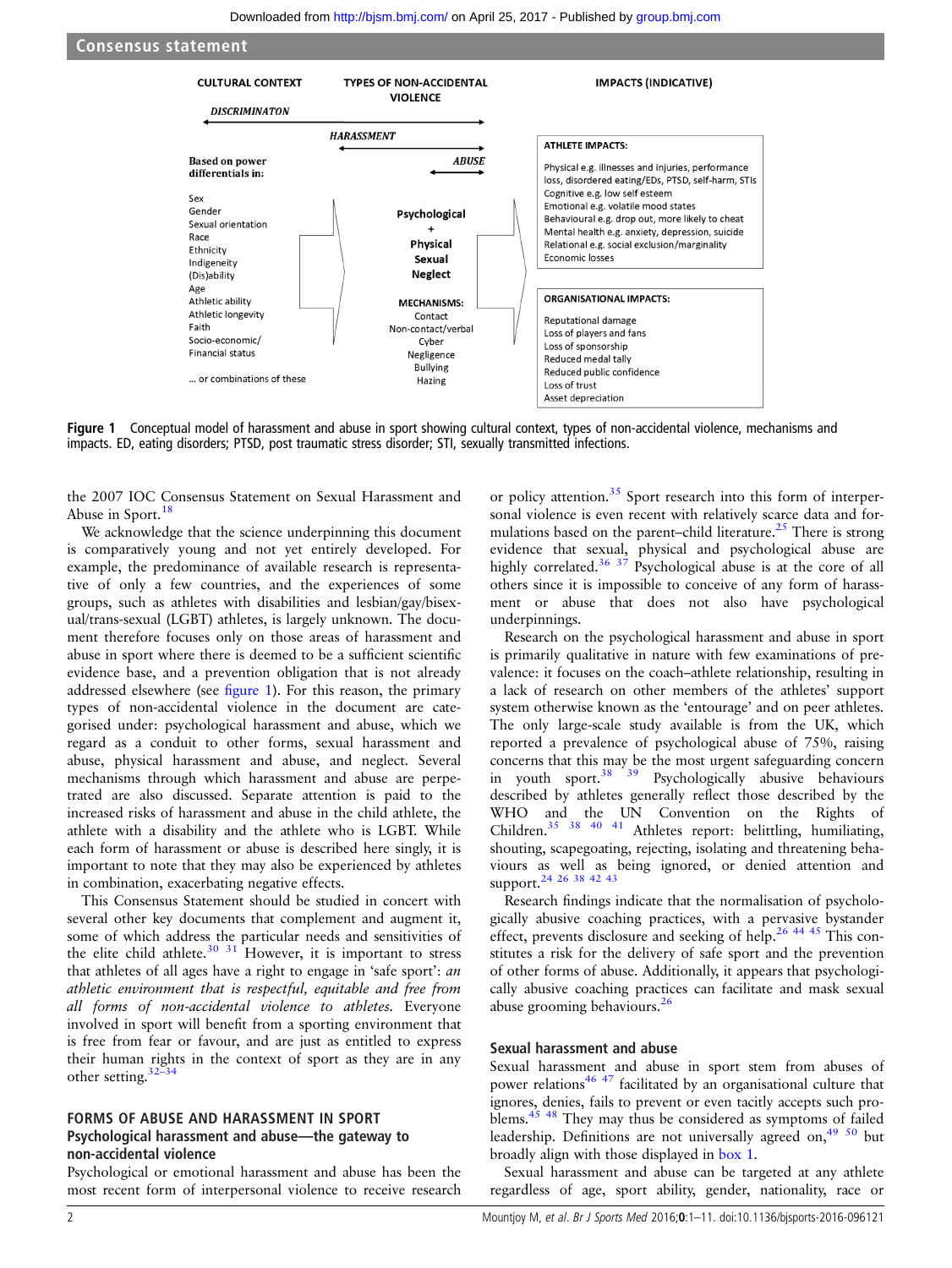## <span id="page-2-0"></span>Box 1 Definitions adopted in the IOC Consensus **Statement**

- ▶ Athletes with disabilities—Those who have long-term physical, mental, intellectual or sensory impairments that, in interaction with certain barriers, may hinder their full and effective participation in society on an equal basis with others.<sup>1</sup>
- ▸ Bullying—Bullying (or cyberbullying if conducted online) is unwanted, repeated and intentional, aggressive behaviour usually among peers, and can involve a real or perceived power imbalance. Bullying can include actions such as making threats, spreading rumours or falsehoods, attacking someone physically or verbally and deliberately excluding someone.
- ▸ Child and adolescent—Every human being below the age of 18 years unless, under the law applicable to the child, majority is attained earlier. $20$  Early childhood relates to those below 8 years of age. Juvenile or young person and adolescents are  $10-19$  years of age. $20$
- ▶ Hazing—An organised, usually team-based, form of bullying in sport, involving degrading and hazardous initiation of new team members by veteran team members.<sup>21</sup> 22
- ▶ Homophobia—Antipathy, contempt, prejudice, aversion or hatred towards lesbian, gay or bisexual individuals.
- ▶ Neglect-The failure of parents or care givers to meet a child's physical and emotional needs or failure to protect a child from exposure to danger. $^{23}$  $^{23}$  $^{23}$  This definition equally applies to coaches and athlete entourages.
- Negligence-Acts of omission regarding athlete safety. For example, depriving an athlete of food/or drink; insufficient rest and recovery; failure to provide a safe physical training environment; or developmental age-inappropriate or physique-inappropriate training methods.
- ▸ Physical abuse—Non-accidental trauma or physical injury caused by punching, beating, kicking, biting, burning or otherwise harming an athlete. This could include forced or mandated inappropriate physical activity (eg, age-inappropriate or physique-inappropriate training loads; when injured or in pain); forced alcohol consumption; or systematic doping practices.
- ▸ Psychological abuse—A pattern of deliberate, prolonged, repeated non-contact behaviours within a power differentiated relationship.<sup>[24 25](#page-7-0)</sup> This form of abuse is at the core of all other forms. Some definitions refer to emotional or psychological abuse interchangeably. In this document, we refer to psychological abuse in recognition that the psyche consists of more than emotions. It also consists of cognitions, values and beliefs about oneself, and the world. The behaviours that constitute psychological abuse target a person's inner life in all its profound scope.
- Safe sport-An athletic environment that is respectful, equitable and free from all forms of non-accidental violence to athletes.
- ▸ Sexual abuse—Any conduct of a sexual nature, whether non-contact, contact or penetrative, where consent is coerced/manipulated or is not or cannot be given.<sup>[26](#page-7-0)-[29](#page-7-0)</sup>
- Sexual harassment-Any unwanted and unwelcome conduct of a sexual nature, whether verbal, non-verbal or physical.

ethnicity, social class, education level, sexual orientation or disability. $51-54$  $51-54$  Sexual harassment and abuse are perpetrated in all sports and at all levels,  $51$   $55$  with prevalence of both forms higher in elite sport.<sup>12 13 [49](#page-8-0)</sup> Prevalence rates in sport vary with sexual harassment ranging from 19% to 92% and sexual abuse from 2% to 49%; this wide range of prevalence is due to differing measures and study designs.  $56-59$  $56-59$  Sexual abuse is usually preceded by a 'grooming' process whereby the perpetrator prepares and desensitises their victim and entices them to submit.<sup>28</sup> <sup>29</sup> Athletes with disabilities and LGBT athletes are more likely to be at risk of experiencing sexual abuse.<sup>13 [60](#page-8-0)</sup> Entourage members, in positions of power and authority, are often perpetrators of abuse,  $61 62$  but peer athletes are far more likely to be perpetrators of sexual harassment than are coaches.<sup>[63](#page-8-0)–65</sup> Males are more often perpetrators of sexual abuse than females, $51$  although reports of male athlete victimisation have challenged assumptions about the gender status of sexual abuse victims.  $64\,66-69$ 

Risks of sexual abuse are greater when there is a lack of protection (such as safe sport policies, procedures or codes of practice), high perpetrator motivation and high athlete vulnerability (especially in relation to age and maturation as some perpetrators target young athletes). $45$  70 The amount of clothing cover, touching and sport type are not risk factors for sexual harassment or abuse. $51$ <sup>71</sup> Perpetrators commonly seek out oportunitites in less supervised environments. Athlete reports indicate that sexual abuse can occur in the locker room, the playing field, trips away, the coach's home or car and social events, especially where alcohol is involved.[44 72 73](#page-8-0)

# Physical abuse and forced physical exertion

Physical abuse may be inflicted both on and off the field of play. It is often perpetrated by individuals in positions of power and trust, such as coaches and members of the athlete entourage, as well as family and friends, peer athletes and sports fans.<sup>46</sup>

Empirical data on the prevalence of physical abuse and forced physical exertion in sport are minimal, with much information resulting from public reporting of incidents. The 'win/lose' nature of sports and a culture of athlete idolisation results in a tacit accep-tance or normalisation of many types of violence in sports.<sup>[75](#page-8-0)</sup> This applies especially to the physicality of contact sports, where the athlete's body is considered integral 'equipment'.

# **Neglect**

Little research has been published on neglect in sport, particularly with respect to children and adolescents. However, there are many reports of sporting incidents resulting in preventable illness, injury or death where negligence, and breaches of health and safety legislation or guidance, are implicated.<sup>78</sup>

It is important to distinguish between the duty of care afforded to athletes under the age of 18 years and that afforded to adults. The physical impact of neglect may be greater on the developing young athlete who has unique physical, cognitive and psychological vulnerabilities. For instance, the consequences of exposure to extreme heat or provision of insufficient hydration during exertion may have serious health consequences. In addition, the child has unique nutritional demands to sustain growth and development.<sup>[31](#page-7-0)</sup>

There are overlaps between neglect and failure to prevent overtraining and overuse injuries that may be categorised as physical abuse. Other forms of neglect in sport are the denial of access to appropriate medical care, and the failure to implement sport safety equipment and rules in the training and competition environments.<sup>[79](#page-8-0)</sup> All forms of abuse and neglect are underpinned by psychological maltreatment. Commodification of athletes as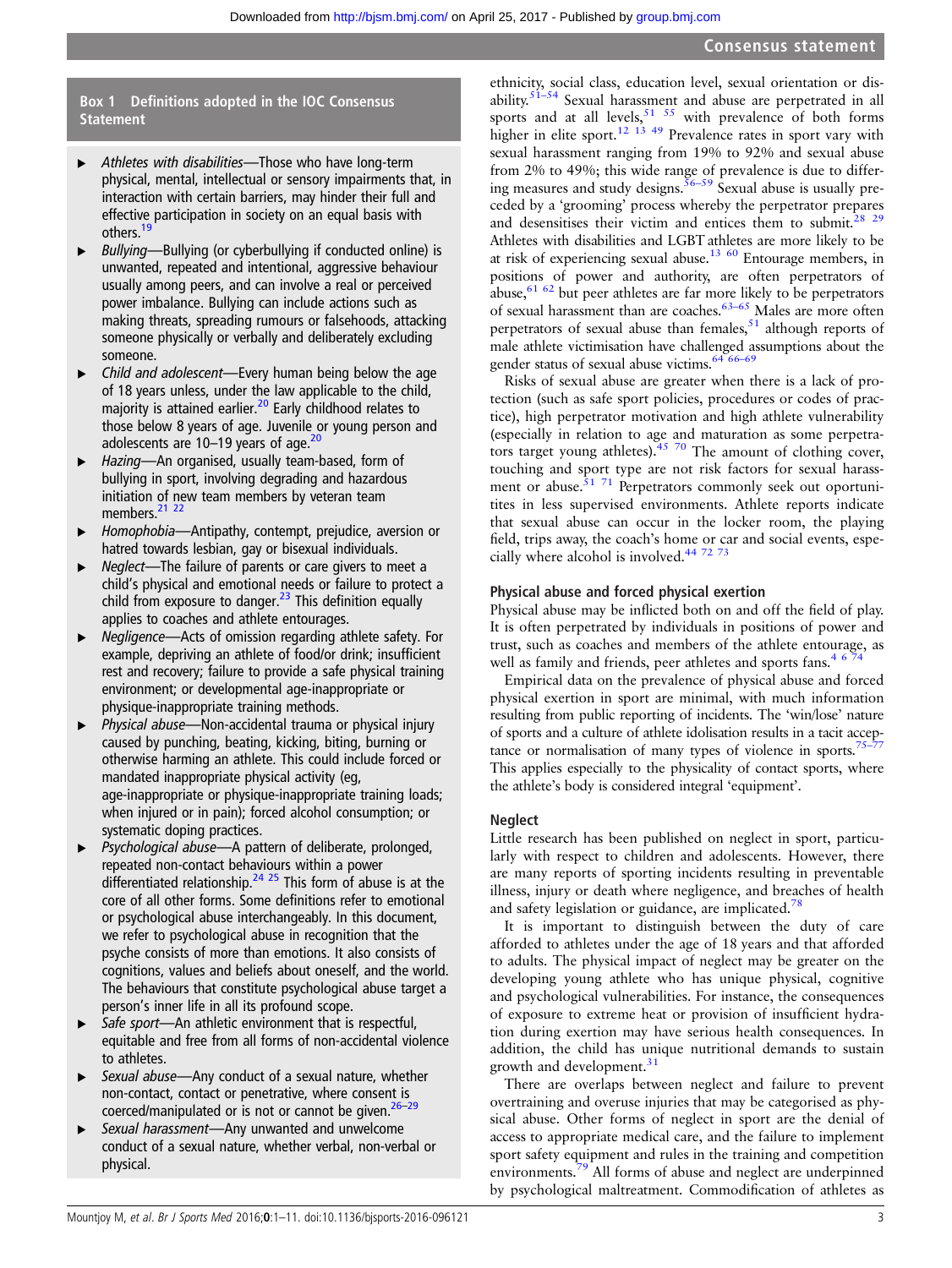assets as opposed to rights bearers increases the risks of their individual physical and emotional needs being neglected.<sup>80</sup>

Indicators and consequences of neglect include preventable accidents and recurrent injuries, malnutrition, eating disorders, disordered eating, dehydration, mental health problems, psychological disorders, self-harming, long-term illness and secondary disability or death.

#### MECHANISMS FOR HARASSMENT AND ABUSE

A range of harassment and abuse mechanisms is evident in the sport context (fi[gure 1](#page-1-0)), which provides specific mechanisms for such behaviour. These may be conceptually discrete but they frequently overlap in practice.

Contact mechanisms: Close proximity, frequent group interactions and rough-and-tumble handling are used by perpetrators as pretexts or platforms to perpetrate abuse, although touch per se has not been shown to be a risk factor. $81$ 

Non-contact/verbal mechanisms: A common form of harass-ment in sport is verbal harassment.<sup>[64](#page-8-0)</sup> Few studies distinguish between non-sexual and sexual verbal harassment. Prevalence of verbal harrassment varies from 18%<sup>[82](#page-8-0)</sup> to 78%.<sup>[64](#page-8-0)</sup> Peers are often reported to be perpetrators of verbal harassment.<sup>[64](#page-8-0)</sup> Trash talk (or 'sledging') is a form of verbal harassment from athlete opponents or fans that is intended to destabilise athlete motivation and to hinder performance. There are few studies on this issue.[83 84](#page-8-0)

Cyber mechanisms: An estimated 92% of teenagers are online daily.<sup>[85](#page-8-0)</sup> This accessibility provides another platform through which bullying, harassment and abuse may be planned and perpetrated.[86 87](#page-8-0) The increased use of 'smart' devices, together with the prevalence of social media use among young people, potentially exposes victims to a non-stop '24/7' bombardment of unwanted content. As with other forms of bullying, harassment and abuse, the impact of cyberbullying ranges from upset and distress, to self-harm and suicide. $88-91$ 

Cyber harassment and abuse comes in a variety of forms:86–[89](#page-8-0) 91–[95](#page-8-0)

- ▸ Grooming of young people with a view towards sexual abuse (online and real world) being perpetrated. This may involve contact from individuals who are not known to the child or young person in their day-to-day life.
- Sending or receiving sexual messages or images, known as 'sexting'.
- ▸ Use of camera phones to take illicit photographs, including inside sports facilities (particularly changing rooms) and use of the images for sexual exploitation (sometimes called 'sextortion').<sup>[96](#page-8-0)</sup>
- ▸ Receiving unwanted negative content such as hate messages, exposure to sexual and violent content, and proself-harm or proeating disorder/body dysmorphia sites.
- ▸ Risks to an individual's reputation from sharing of inappropriate content and/or from creation of false online profiles and impersonation of an individual.
- ▸ Grooming of young people with a view to perpetuate corruption (online and real world) for match fixing and associated activities, which may breach sports' integrity rules and/or constitute criminal offences.
- ▸ Theft of personal and identity data, which may constitute a criminal offence.

There is little research into the prevalence of cyber harassment and abuse in sport; but there is evidence that athletes increasingly use social media to communicate with fans and to promote their image,  $97\frac{98}{98}$  and are subject to online abuse.  $93\frac{94}{98}$ There are criminal cases of online harassment and abuse

involving athletes, $99$  and some organisations have implemented policies and education to address this risk in sport.<sup>92</sup> <sup>100</sup> <sup>101</sup> Much of the research that is available concerns risks to children and young people, such as the European Union Kids Online study.<sup>[89](#page-8-0)</sup>

Negligence: There is overlap between negligence and the failure to prevent overtraining and overuse injuries as well as the deprivation of athlete access to food, drink or medical care, which might also be categorised as physical abuse. As described above, all forms of abuse and neglect are underpinned by psychological maltreatment. Commodification of athletes as assets as opposed to rights bearers increases the risks of their indivi-dual physical and emotional needs being neglected.<sup>[80](#page-8-0)</sup>

Bullying: Bullying involves a desire to hurt through a harmful action in a context of a power imbalance.<sup>[102](#page-9-0)</sup> Typically, bullying is repetitious with evident enjoyment by the aggressor and generally a sense of being oppressed on the part of the victim. Examples of bullying include insults or taunts, physical intrusions (pinching, punching), refusing to engage with or 'pass the ball/puck' to an athlete, humiliation, social exclusion or threats. There are different ways of classifying bullying. The first includes direct and indirect behaviour.<sup>[103](#page-9-0)</sup> Direct bullying involves open attacks on a victim and indirect bullying is distinguished by social isolation, exclusion from a group or nonselection for activities. A second way of classifying bullying is to divide the behaviour into the following three groups: psychological bullying, social bullying and physical bullying.[104](#page-9-0) Psychological bullying can be verbal, such as ridicule, threatening, name calling etc, or it can be non-verbal, such as using body language, which could include turning one's back towards someone. Social bullying can include consciously ignoring a person. Physical bullying can be body contact such as physically beating the victim or destroying clothes or other property. There are few studies of bullying in sport but, according to True Sport, 30% of youth report experiencing bullying. $105-107$  $105-107$ 

Hazing: Hazing is widespread in North America and is increasingly recognised as a sport problem elsewhere.<sup>108</sup> <sup>109</sup> Hazing is usually a normative requirement of acceptance into a club or team and part of a rite of passage handed down semicovertly from one sport generation to the next, sometimes in the presence of coaches.<sup>[110](#page-9-0)–112</sup> Female athletes are increasingly copying the traditions of male hazing in sport.<sup>[113 114](#page-9-0)</sup>

Many hazing practices at team initiations or start/ end-of-season celebrations involve extreme insults, feats of endurance, deprivation, alcohol consumption and promiscuous or illegal sexually explicit/abusive behaviour against individuals or groups.<sup>115</sup> Whereas bullying often deters sport participation, hazing is intended to increase commitment and is regarded as the price of team membership. Both bullying and hazing involve a form of moral disengagement that facilitates and reinforces antisocial rather than prosocial behaviour. $116-118$  $116-118$ 

Sport cultures that haze are characterised by misogyny and homophobia, tolerance of exclusion, misconduct and discrimination, lack of mutual respect and pride, and by enforced silence to protect group secrets about abuse.<sup>[119](#page-9-0)</sup> The secrecy surrounding hazing makes it difficult to measure and quantify. Ethnographic studies provide some qualitative accounts<sup>109</sup> <sup>120</sup> but, by its very nature, it is rare for victims of hazing to speak out, and thus unusual for medical staff and other entourage members to become involved in evaluation or support.

#### CHILD AND ADOLESCENT ATHLETES

Every child has the 'right to participate fully in play and recreation activities' [20](#page-7-0) and to do so in a safe, welcoming and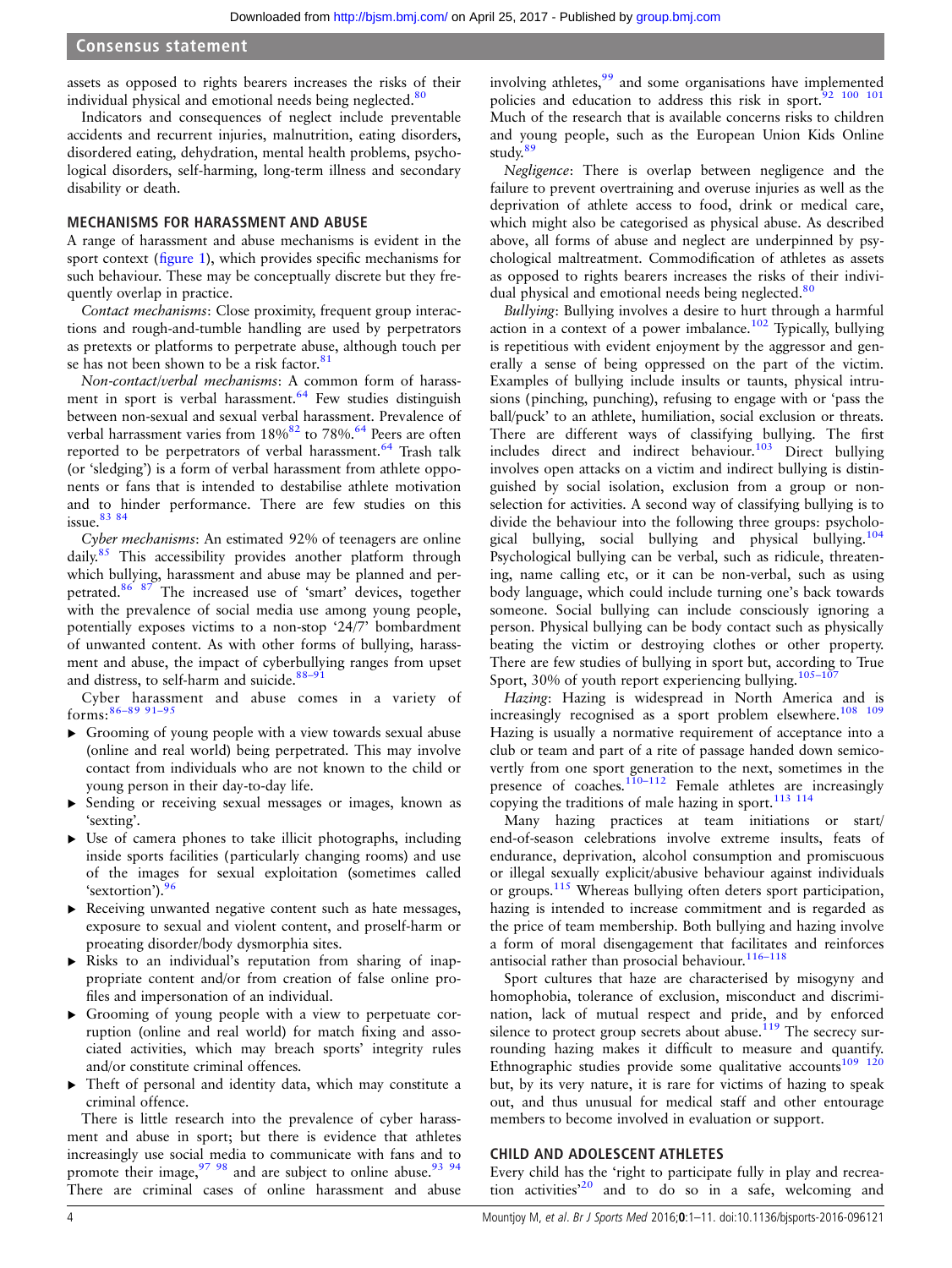respectful environment. $31$  However, some risks to young athletes are unique to sport, such as the coach–athlete relationship, intensity of sport practice and the demands of competition, media interest in child athletes, athlete recruitment practices, relocation of minors to a distant training facility, practices requiring physical measurement and biological passports, varied training locations and times, separation from family or school communities due to sports participation, sport initiation and hazing practices. Policies with respect to children in sport are outlined in the International Safeguards for Children in Sport.<sup>[121](#page-9-0)</sup> According to the WHO, adolescence is a critical transition period that is also characterised by high sport participation.[122](#page-9-0) Young athletes are more vulnerable to abuse at this time because of their need to be cared for, protected and supervised during their development.<sup>[31](#page-7-0)</sup> Jurisdictional vulnerability arises because of wide variations in ages of consent across regions and countries,<sup>[123](#page-9-0)</sup> and variations in religious and ethnic customs and practices.<sup>124</sup>

The coach–athlete relationship has been the focus of a number of abuse studies, with many cases concerning child or adolescent athletes.[44 66](#page-8-0) Children in sport may also be subject to violence perpetrated against them by coaches, members of the entourage and peer athletes. Children can experience all forms of harms including psychological, sexual, and physical harassment and abuse, as well as neglect implemented through the same mechanisms experienced by adult athletes. Importantly, the concept of consent cannot apply to children and thus cannot be used in mitigation by perpetrators of abuse.<sup>[125](#page-9-0)</sup>

#### ATHLETES WITH A DISABILITY

Approximately 15% of the world's population is made up of individuals with disabilities of whom about 80% live in developing countries with attendant concerns about inequities and exclusion.[126](#page-9-0) Experts conservatively estimate that people with disabilities are at least four times more likely to be victimised than people without disabilities: $127$  those individuals with an intellectual impairment are at the highest risk.<sup>[128](#page-9-0)</sup> The number of victimised children with disabilities is estimated at 31% compared with 9% of non-disabled children.<sup>129</sup> Data from sport confirm that youth athletes with disabilities experience a two to three times increased risk of psychological, physical and sexual abuse and harassment when compared with youth athletes in general.<sup>[13](#page-7-0)</sup>

In sport, disability is an evolving concept, one which results from interaction between those with impairments and the bar-riers to their full and effective sport participation.<sup>[130](#page-9-0)</sup> As opportunities expand for athletes with disabilities to pursue their athletic endeavours, there is a pressing need to understand the nature of individual development and how participation can be enhanced or inhibited for persons with sensory, intellectual or physical impairements. There is also a need for sport to align its operations more closely with Article 30.5 of the UN Convention on the Rights of Persons with Disabilities, which directly outlines the right to sport participation as a critical element of social inclusion more broadly.<sup>[19](#page-7-0)</sup>

In addition to the general risks outlined in this paper, specific vulnerabilities to non-accidental violence or intentional harm for athletes with disabilities relate to (1) making uninformed assumptions about the care needs of athletes, (2) exploiting the athletes' dependence on personal care (eg, communication requirements, travel requirements and competition logistics), and (3) blurring of the roles and responsibilities in the coach– athlete relationship, $^{131}$  and, where present, the caregiver-athlete relationship.<sup>60</sup> 121<sup>-132</sup>

# LESBIAN/GAY/BISEXUAL/TRANS-SEXUAL ATHLETES

Homosexuality is a crime in approximately 70 countries.<sup>133</sup> Punitive laws in various countries (eg, Russia, Uganda) ban 'propaganda of non-traditional sexual relations', outlaw homosexuality or ban same-sex relationships. $133$  In the first large-scale international study on homophobia in sport, Denison and Kitchen<sup>[107](#page-9-0)</sup> report that 80% of the 9500 respondents witnessed or experienced homophobia in sport. Homophobia can be expressed institutionally as part of the sporting culture through, for example, employment conditions, $107 \times 134$  team selection, career length,<sup>135</sup> 136 and inequality and disrespect in the sport environment.<sup>[134](#page-9-0)</sup>

Homophobia harms those discriminated against, those who participate in a homophobic sport environment and those who leave sport because of it.<sup>[134 137](#page-9-0)</sup> Cashmore and Cleland<sup>138</sup> report that, in English football, 'fans habitually use gay epithets to abuse players'. Sheldon Kennedy, who was repeatedly sexually abused by his coach when a junior Canadian professional hockey player said that he was afraid to disclose his abuse because he thought people might think he was gay.[139](#page-9-0) Denison and Kitchen<sup>[107](#page-9-0)</sup> found that the acceptance of LGB in six participating countries was 22.9%. Acceptance was defined as: LGB respondents who were 'out' reported it to their entire team, did not witness or experience homophobia, held positive views on safety of LGB with spectators, believed youth sport was supportive and safe for LGB people, and believed LGB people were accepted.

# IMPACTS OF NON-ACCIDENTAL VIOLENCE Impact on athletes

The personal costs of non-accidental violence to athletes can be long term and extremely damaging (see fi[gure 1](#page-1-0)).<sup>[140](#page-9-0)</sup> The impact of such experiences extends to affect family, friends, colleagues and peers in home, work and leisure venues. The impacts can persist long after the athlete has left his or her sport role.<sup>141</sup> Non-accidental violence in sport can also have serious negative impacts on athletes' physical, social and psychological health (see fi[gure 1\)](#page-1-0).<sup>[26](#page-7-0) [142](#page-9-0)-144</sup> The various abuses described above may impair performance, be associated with doping, increase athletes' willingness to cheat, lead to athlete drop-out or result in a variety of presentations including psychosomatic illnesses, disordered eating, anxiety, depression, substance abuse, self-harm and even suicide.<sup>[36 72](#page-8-0)</sup> [143 145 146](#page-9-0)

Psychological abuse can impair long-term physical and psychological health, affecting personal and social develop-ment.<sup>[147](#page-9-0)-149</sup> Harmful deficits in self-esteem and a range of related problems, such as eating disorders,<sup>150</sup> 151 self-harm, suicide, somatic illnesses and detriments to academic performance, have been reported in the mental health literature.<sup>152</sup> Sport research similarly identifies that athletes self-report feelings of anxiety and depression, low self-esteem, poor body image<sup>25</sup> and, ultimately, dropping out of sport.<sup>[38 42 43](#page-8-0)</sup> Relative to sexual and physical abuse, childhood psychological abuse has been found to be the more powerful correlate of long-term post-traumatic and dissociative symptomatology among athletes.<sup>[36](#page-8-0)</sup>

The potentially devastating effects of physical violence include physical injury; death; developmental delays; other organic health problems; mental illnesses; and social, emotional and cognitive impairment.<sup>4  $\frac{6}{31}$  [153](#page-9-0)–155 Physical consequences</sup> are especially serious for child or adolescent athletes due to the growth and maturation processes associated with their stage of life.<sup>31</sup> [155](#page-9-0)–157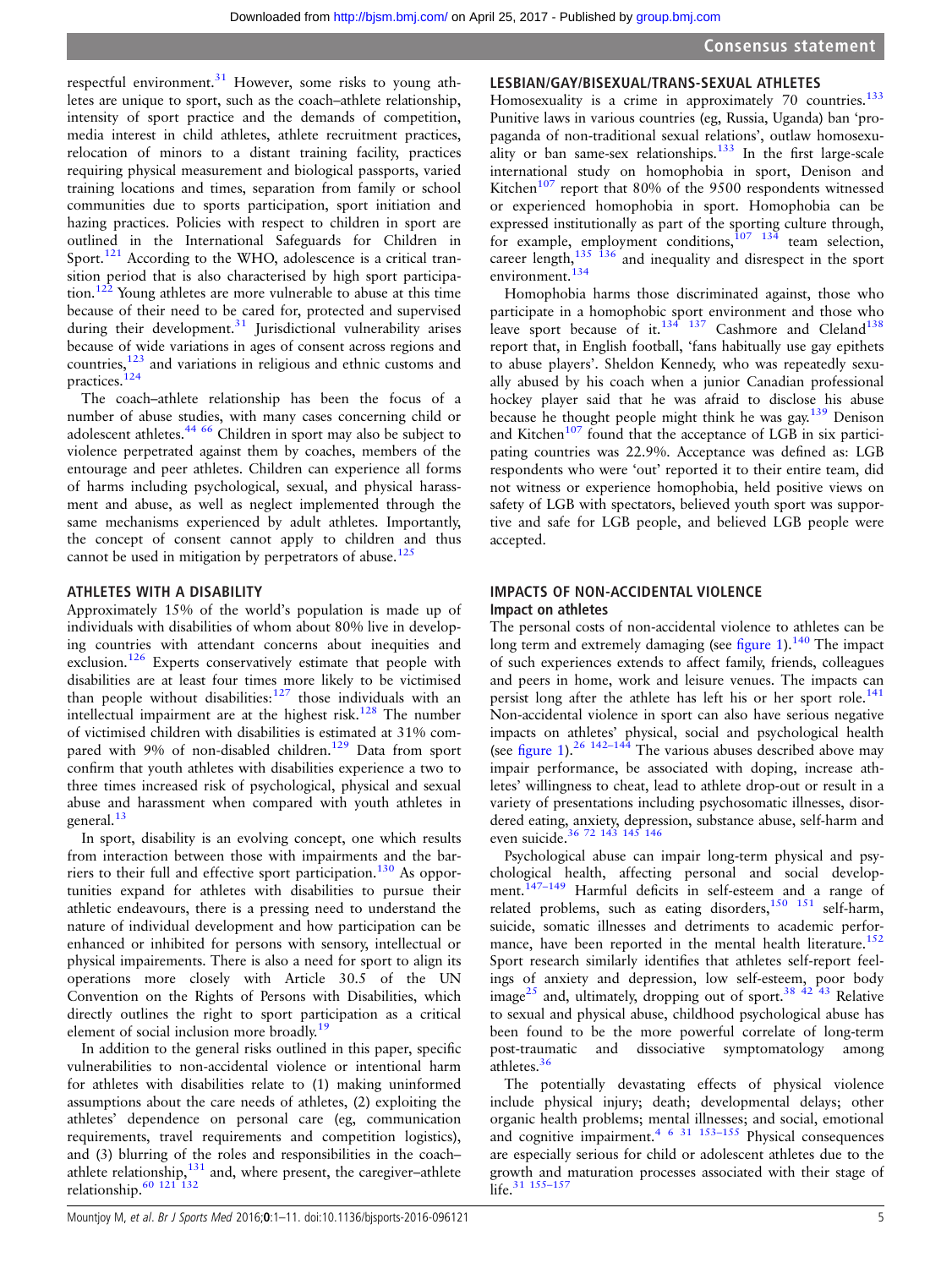Childhood sexual abuse in the non-sport population is a strong predictor of non-suicidal self-injury/self-harm and suicide attempts subsequent to the abuse.<sup>[158](#page-9-0)</sup> Harassment of any type, particularly sexual harassment, has been linked to a variety of poor mental health and well-being outcomes, including selfharm, among adolescents. The risk of non-suicidal self-injury/ self-harm, suicide attempts and completed suicide increases with the number of harassment types that an adolescent experiences.[159](#page-9-0) Early detection and intervention, which reduces the incidence of harassment, is particularly important in mitigating mental health difficulties and behavioural self-harm among adolescents.[160](#page-9-0) Other physical impacts of sexual abuse include sexually transmitted illnesses, urogenital and anogenital trauma, and unwanted pregnancy.

In addition to the health effects listed in the paragraphs above, many athlete victims of non-accidental violence suffer performance detriments, opportunity costs, reduced medal chances and loss of sponsorship.<sup>45</sup> Non-accidental violence has also been associated with doping and an increase in willingness to cheat.[146](#page-9-0) Some choose to change or even to quit their sport, and others suffer personal consequences for years.<sup>143</sup>

Athletes are frequently silenced by the harassment and abuse process[.48](#page-8-0) [161](#page-9-0) In addition, passive attitudes/non-intervention, denial or silence by people in positions of power in sport (particularly bystanders) and lack of formal accountability all create the impression for victims that such behaviours are legally and socially acceptable, and that those in sport are powerless to speak out against them: this bystander effect can compound the initial psychological trauma.<sup>[45 62](#page-8-0) 162</sup> 163 Athlete survivors of non-accidental violence may conceal their distress to maintain their position on the team or to preserve anonymity. The interaction of perpetrator methodology, silencing, isolation, bystander inaction, organisational denial and powerlessness also contribute to athlete non-disclosure. Certain organisations, especially in the education sector, have made strenuous efforts to control or eliminate such problems (see below). Nevertheless, the prevalence data reported above indicate that these issues have a strong cultural grip on sport. Despite this, many survivors recover to a positive state of mental health and resume normal lives, including sport roles.

#### Impact on sport

From an organisational perspective, the impacts of harassment and abuse represent asset depreciation. The economic impact of non-accidental violence to athletes on sport organisations is also considerable (see fi[gure 1](#page-1-0)). When athlete disaffection resulting from harassment or abuse leads to drop-out/attrition, this represents not just a loss of potential medals but also an opportunity cost for sport organisations, the talent pool of which consequently gets depleted. Further, the reputational damage caused by adverse publicity of cases of harassment or abuse sometimes leads to the termination of sponsorship contracts. $45$  It also undermines the confidence and trust that athletes, their entourages, families and fans place in sport administrators.

The cost-benefit analysis of harassment and abuse versus prevention has yet to be demonstrated in detail in the way that, for example, health economics has been applied to illness treatment versus prophylactic work. As legal redress becomes pursued more frequently by athlete victims, it is likely that the sport community will realise the overall asset depreciation effect of this problem. Certainly, a comparison could be made to issues of performance enhancing drug abuse in sport. It is important to note that prevalence data for antidoping rule violations

indicate that abuse and harassment is a more widespread challenge to the elite sport community.[13](#page-7-0) [64](#page-8-0) [164 165](#page-9-0)

# PREVENTION OF HARASSMENT AND ABUSE

In the face of validated research indicating that harassment and abuse in sport is serious and widespread, the promotion of safe sport is an urgent task.<sup>[67](#page-8-0) [101 166](#page-9-0)–172</sup> Indeed, the prevention of harassment and abuse is increasingly constructed and presented as a public health concern, linking population and community health, to personal health and welfare.<sup>[173](#page-10-0)</sup>

Eliminating non-accidental violence against athletes is also part of a broader international conversation in sport addressing ethical and integrity issues, such as doping, match manipulation, event security and fair play.[39](#page-8-0) [174](#page-10-0)–<sup>182</sup> This focus reflects a wider societal discourse regarding abusive and unethical practices in institutional settings, such as the church, healthcare and the military, igniting public interest in the prevention of abuse more broadly, and highlighting the importance of rigorous safe sport business practices.[183 184](#page-10-0)

To reduce tolerance and prevent abuses, a systematic multia-gency approach is most effective.<sup>[4 6](#page-7-0) 185</sup> 186 This includes reviews of law enforcement strategies, culturally tailored education for athletes, parents, athlete entourage, fans, sponsors and sports administrators, and implementation of policy and procedures within the sports community. Any initiative aiming to prevent harassment and abuse should take into account the particular cultural context of the country and the sport.

Educated, ethical entourage members are key to the perfor-mance success of athletes.<sup>[155](#page-9-0)</sup> First responders, such as medical personnel, are also critical in identifying and referring athletes for further healthcare as indicated, and in influencing policy change by sports management.<sup>[31](#page-7-0)</sup> <sup>153-155</sup>

As part of this effort, personnel should avoid commodifying athletes at the expense of their human rights, since this will ultimately undermine athlete—and thus sport—integrity and security.<sup>187</sup> <sup>188</sup> Sport personnel involved in athlete development and performance have a particular responsibility to operate within professional boundaries, to understand, identify and refer signs of harassment and abuse, and to mitigate associated risks[.18](#page-7-0) Yet ignorance, denial and resistance among sports leaders—and even athletes themselves—is often a challenge to risk mitigation and prevention. Understandably, they may be reluctant to acknowledge that harassment and abuse occur in their organisations. $45 \frac{189}{9}$  $45 \frac{189}{9}$  Denial allows the underlying causes of harassment and abuse to persist, and the interpersonal correlates of these behaviours to proceed unchecked; thus, it is critical to build and disseminate awareness of the widespread and serious nature of abuse, and its consequences, including health or medical implications.

Unless specially trained and qualified in this field, entourage members should not attempt to evaluate or treat athletes alleging harassment or abuse but should refer all disclosures to relevant experts in social work, counselling or medicine, for further physical and/or psychological investigation and treatment.<sup>[79](#page-8-0)</sup> Allegation investigation should be referred to the relevant resources in the community. If criminal activity directed towards a minor is suspected, then it is also necessary to involve law enforcement agencies as soon as possible. However, while nonaccidental violence often manifest as health or medical issues, the context in which they arise is social and these social factors should therefore be addressed, in the first instance, through prevention efforts. To avoid an overly narrow focus on the psychopathological aspects of these problems it is important for sport stakeholders to understand wider societal risk factors for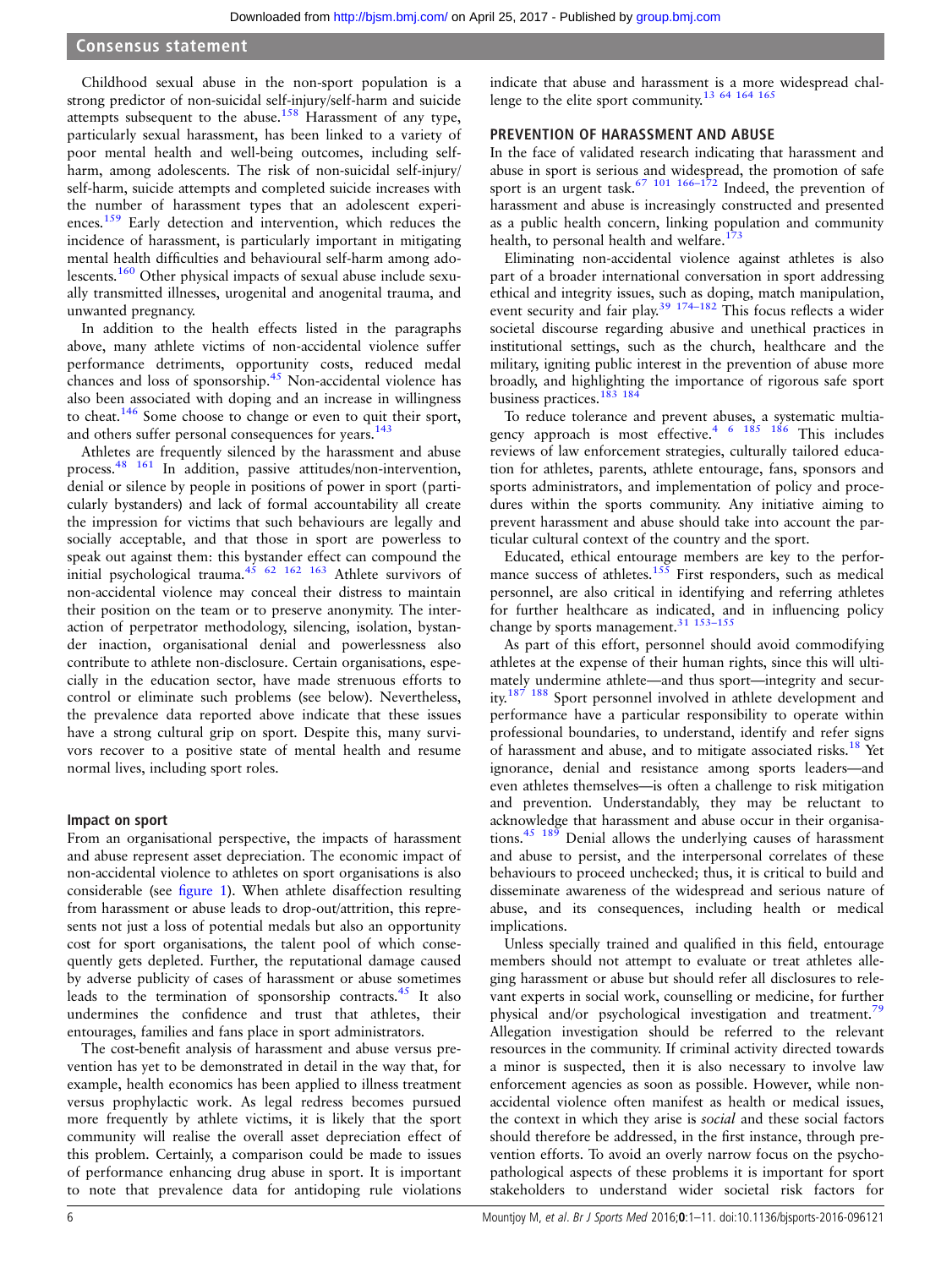harassment and abuse. These include the power imbalances associated with hierarchical and heteronormatively masculine authority systems of sport that lead to a culture of secrecy and deference that facilitates abuse.<sup>[48 59](#page-8-0) [190](#page-10-0)</sup> Power imbalances may also lead to intense selection rivalries among peer athletes, which can result in both prosocial and antisocial behaviours.

Cultural change can be effectively addressed via advocacy and campaigning.<sup>180</sup> <sup>191</sup> Accepted structural components of safe sport programmes that address the social context of abuse and harassment include clear policies with associated codes of practice; systematic recruitment and background screening; education and training; complaint and support mechanisms; and monitoring and evaluation systems.<sup>6</sup> <sup>13</sup> <sup>170</sup> <sup>179</sup> <sup>192-199</sup>

Education should be the cornerstone of any safe sport strategy. Indeed, prevention begins with awareness-raising about nonaccidental violence through the dissemination of evidence-based education and training programmes. This provides stakeholders with the understanding and knowledge both to overcome denial and to implement prevention solutions. All levels of the organisation need to be targeted, from international sport executives to local volunteers, including athletes,<sup>196 200</sup> <sup>201</sup> athlete entourage members (coaches, agents, fitness personnel),<sup>202-209</sup> administrators and sport managers,  $171 \t210-216$  families and peers,<sup>[199 217 218](#page-10-0)</sup> clinicians and healthcare providers,<sup>[153 163](#page-9-0) [219 220](#page-10-0)</sup> and sport and exercise science professionals and their training agencies.[154](#page-9-0) [221](#page-10-0)–<sup>224</sup>

Ownership of harassment and abuse by leaders within a sport organisation is a vital prerequisite for effective prevention since it sets the tone of acceptance and responsibility necessary to facilitate desired, healthy cultural change.<sup>191 225 226</sup> 'Safe sport' (see [box 1](#page-2-0)) should be appropriately incorporated as a core element of a robust business model in sport or good governance $227$  with advocacy essential from the top down in every sport organisation. Structural changes that share power and decision-making with athletes—institutionally, organisationally and personally—are important steps towards risk mitigation.<sup>[180](#page-10-0)</sup>

The primary building blocks for safe sport include culturally specific policy and procedures, with implementation, monitoring and evaluation systems. Some organisations have clearly mandated standards, progress measures, monitoring and sanctions to promote accountability, and minimise power imbalances. $92\text{ }168\text{ }196$  $92\text{ }168\text{ }196$  These may be functionally connected to the criminal justice system through which legal redress can be sought and/or they are linked to government funding of the sport itself (eg, in the UK). $121$  Disciplinary, grievance and dispute resolution procedures may be available inside a sport governing body or, alternatively, accessed through generic or shared mechanisms.<sup>197 228</sup> Where no internal safe sport system is in place, organisations should consider working with relevant social care and criminal justice mechanisms to develop their own safe sport awareness, understanding and practices.<sup>191</sup> <sup>220</sup>

#### SUMMARY AND RECOMMENDATIONS FOR ACTION

The evidence set out above demonstrates the urgency with which sport authorities need to develop and implement clear and effective remedies for all types of non-accidental violence against athletes. It also undermines the prevailing assumption 'that teams are exemplary sites for human interaction'.<sup>[229](#page-10-0)</sup> Sport, like all other social institutions, is no stranger to harassment and abuse, yet it has been slow to develop appropriate responses and prevention programmes.

Ever since the first Consensus Statement on Sexual Harassment and Abuse was issued by the IOC, there has been exponential growth in public disclosures, and awareness of cases

of harassment and abuse against athletes. All ages and types of athletes are susceptible to these problems; however, science has confirmed that the risks are highest among elite, disabled, child and LGBT athletes, and that psychological abuse is at the core of all other forms. As well as being victims, athletes can also be perpetrators. The sociocultural precursors of harassment and abuse are based on entrenched prejudices that are expressed through power differences, and use a range of interpersonal mechanisms.

Much more research is needed to protect athletes of all ages and impairments.<sup>[121](#page-9-0)</sup> Such research should include prevalence of all forms of non-accidental violence in countries for which there are currently no data; the gendered nature of violence; mechanisms of disclosures and responses to violence; violence prevention methods; safe sport advocacy and effectiveness (what works, from team selection to postgames review); and athlete consultation methods. However, action to ensure safe sport need not wait for these studies. Everyone involved in sport, not least the athletes themselves, will benefit from 'safe sport'. It is incumbent on all stakeholders in sport to adopt general princi-ples for safe sport<sup>101 [169 170](#page-10-0)</sup> as well as to implement the following recommendations without delay in a culturally respectful and sensitive manner.

#### Sport organisations

- 1. Implement and monitor policies and procedures for safe sport that: $171$ 
	- ▸ State that all athletes have a right to be treated with respect, protected from non-accidental violence;
	- ▸ State that the welfare of athletes is paramount;
	- ▸ Identify who has responsibility for implementation;
	- ▸ Specify what constitutes a violation and specify the range of consequences;
	- ▸ Detail a response system for handling athlete/whistleblower concerns and complaints, with reporting and referral mechanisms and a neutral resolution mechanism;
	- ▸ Provide details of where to seek advice and support for all parties involved in a referral or complaint.
- 2. Deliver an education programme for all main stakeholders about how to engage in the practicalities of preventing nonaccidental violence to athletes.
- 3. Appoint or work with qualified, designated personnel responsible for safe sport programming and athlete welfare.
- 4. Listen to the voices of athletes in decision-making about their own protection.
- 5. Foster strong partnerships with athletes' parents/caregivers to promote safe sport.
- 6. Partner with expert groups and stakeholders to follow a systematic multidisciplinary, multiagency approach. This may include law enforcement, media, medical, child protection, counselling and support or other groups.

#### Athletes

- 7. Know your rights and responsibilities with regard to the prevention and reporting of non-accidental violence.
- 8. Identify your support systems among and beyond entourage members.
- 9. Support your peers and encourage them to speak out if they witness or experience non-accidental violence.
- 10. Negotiate for a voice in decision-making about your own protection.

# Sports medicine and allied health practitioners

11. Ensure that you are adequately trained to: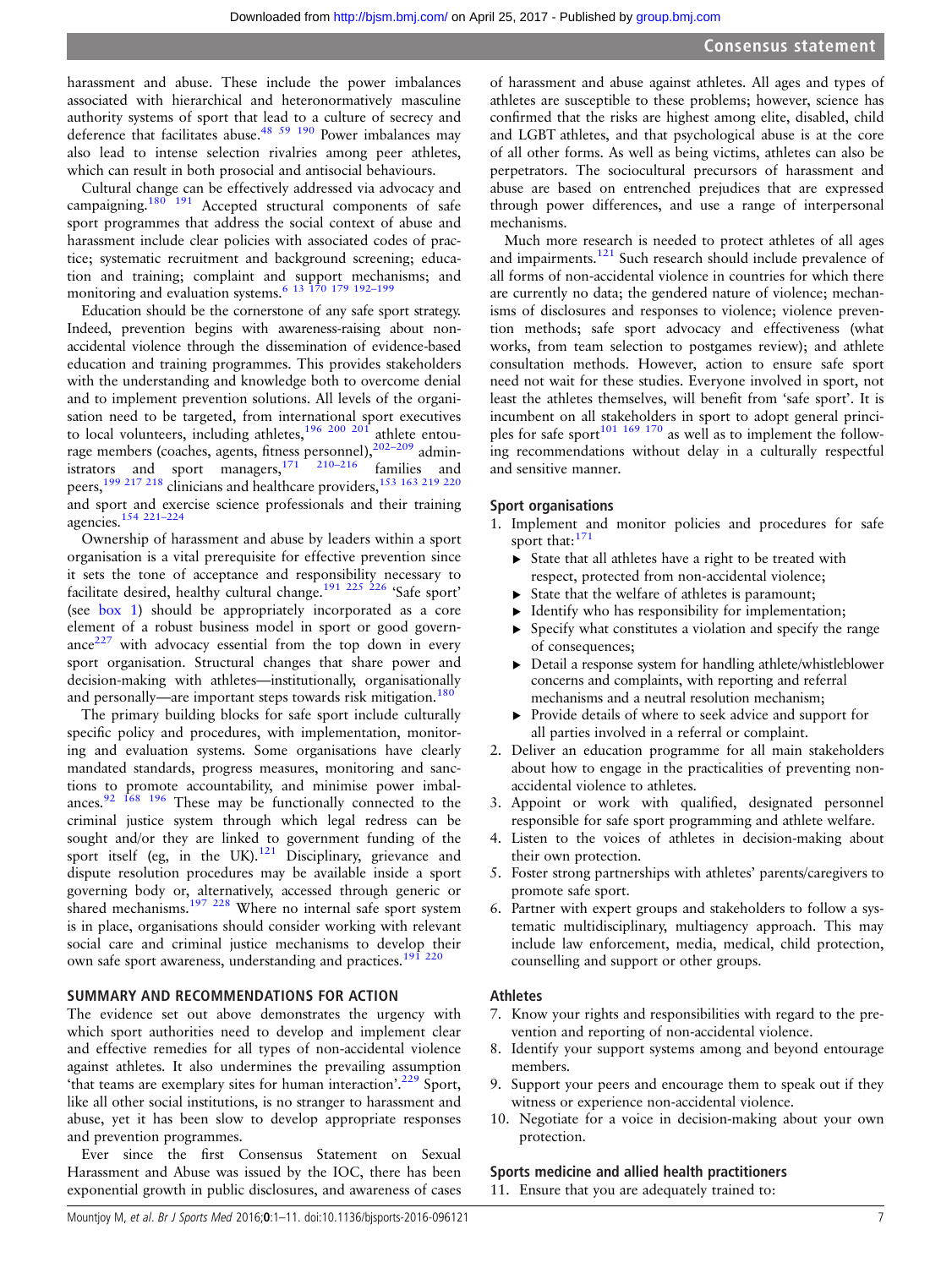- <span id="page-7-0"></span>i. Recognise the signs and indicators of non-accidental violence;
- ii. Effectively and appropriately respond to disclosures of non-accidental violence.
- 12. Ensure that you have access to a multidisciplinary professional support team prior to initiating any treatment plan for athletes who are survivors of non-accidental violence.
- 13. Know where and how to refer disclosures or suspicions.

#### Sport science researchers

- 14. Grow the scientific evidence base about the prevalence, incidence and prevention of non-accidental violence to athletes.
- 15. Engage in and promote knowledge transfer to apply scientific findings to 'real-life' sport settings.

The enormous cultural power of the major sport agencies (eg, IOC, International Paralympic Committee, International Federations and National Olympic Committees, among others) offers them an opportunity to demonstrate leadership by implementing these recommendations. This, in turn, should both prevent non-accidental violence against athletes and embed a safe, welcoming and respectful sport environment for all.

#### Author affiliations <sup>1</sup>

<sup>1</sup>Department of Family Medicine, Michael G. DeGroote School of Medicine,

- McMaster University, Hamilton, Ontario, Canada
- <sup>2</sup>FINA Sports Medicine Committee, Lausanne, Switzerland
- <sup>3</sup>University of Brunel, London, UK
- 4 United States Oympic Committee, Colorado Springs, Colorado, USA
- 5 Harvard University, Boston, Massachusets, USA
- <sup>6</sup>General Counsel Workplace Options LLC, Raleigh, North Carolina, USA

<sup>7</sup> Department of Social and Cultural Studies, Norwegian School of Sport Sciences, Oslo, Akershus, Norway

8 University of Winnipeg, Winnipeg, Manitoba, Canada

- 9 Hong Kong Sport Institute, Hong Kong
- 
- 
- 
- 
- <sup>10</sup>Department of Psychiatry, University of Toronto, Toronto, Ontario, Canada<br><sup>11</sup>Womens Tennis Association, St Petersburg, Florida, USA<br><sup>12</sup>International Tennis Federation, London, UK<br><sup>13</sup>Safe4Athletes, Los Angeles, Cali Children, London, UK
- <sup>15</sup>IOC Medical and Scientific Department, Lausanne, Switzerland

#### **Twitter** Follow Sandi Kirby at [@s.kirby@uwinnipeg.ca](http://twitter.com/s.kirby@uwinnipeg.ca)

Acknowledgements The IOC authors wish to acknowledge the IOC Working Group on the Prevention of Harassment and Abuse in sport for their supportive attendance and valuable contributions at the Consensus meeting as well as to the editing of the final document. Most importantly, the authors wish to thank this IOC Working Group for their leadership and advocacy activities aimed at promoting safe sport, free from harassment and abuse for all participants (Prince Feisal Al-Hussein and Andrea Carksa-Sheppard—IOC Women and Sport Commission; Dr Margo Mountjoy—IOC Medical Commission; Pedro Yang—IOC Entourage Commission and IOC Athletes' Commission; Dr Cheri Blauwet—IPC Medical Commission). A special thanks to Sebastian Cruz for assistance with final editing.

Contributors MM and CB are first authors, and provided substantial contributions to conception and design, co-coordinators of IOC Expert Group+Consensus meeting, drafting and revising the manuscript, and approving the final version to be published. MA, KF, SK, TL, SM, KM and KS are members of IOC Expert Group and contributors at Consensus meeting, and provided substantial contribution to drafting and final revision of the manuscript to be published. CB and AC-S are members of IOC Working Group and participants at Consensus meeting, and were involved in final revision of the manuscript to be published. AT is member of IOC Expert Group and contributor at Consensus meeting, and was involved in final revision of the manuscript to be published. RB is the Director IOC Medical and Scientific Department and participant at Consensus meeting, and was involved in final revision of the manuscript to be published.

Funding The Consensus meeting was funded by the IOC.

Competing interests None declared.

**Provenance and peer review** Not commissioned; externally peer reviewed.

#### **REFERENCES**

- 1 Drinkwater BL. The encyclopaedia of sports medicine: an IOC Medical Commission publication. Lausanne, Switzerland: International Olympic Committee Medical Commission, 2008.
- 2 Harris JD, Cvetanovich G, Erickson BJ. Current status of evidence-based sports medicine. [Arthroscopy](http://dx.doi.org/10.1016/j.arthro.2013.11.015) 2014;30:362-71.
- 3 Brackenridge CH. Violence and abuse prevention in sport. In: Walsh K, Zwi K, ed. The prevention of sexual violence: a practitioners' sourcebook. Holyoke, MA: NEARI Press, 2010:401–13.
- 4 Brackenridge CH, Fasting K, Kirby S, et al. Protecting children from violence in sport; a review from industrialized countries. Florence: UNICEF Innocenti Research Centre, 2010.
- 5 Education NAfSaP. Physical activity used as punishment and/or behavior management: position statement. Reston, VA, USA: 2009.
- 6 ICES. Safeguarding youth sport: stimulating the individual empowerment of elite young athletes and a positive ethical climate in sport organisations. Belgium: International Centre for Ethics in Sport, 2015.
- Wilsher K. The pushy tennis dad and the drugs in the drink. The Guardian, 2006.
- 8 Brackenridge CH, Rhind D. Child protection in sport: reflections on thirty years of science and activism. [Soc Sci](http://dx.doi.org/10.3390/socsci3030326) 2014;3:326-40.
- 9 Timpka T, Finch CF, Goulet C, et al. Meeting the global demand of sports safety: the intersection of science and policy in sports safety. [Sp Med](http://dx.doi.org/10.2165/00007256-200838100-00001) 2008;38:795-805.
- 10 Vanden Auweele EY. Challenging modern sports' moral deficit; towards fair trade, corporate social responsibility and good governance in sport. J Commun Health Sci 2010;5:1–9.
- Fasting K, Brackenridge CH, Miller KE, et al. Participation in college sports and protection from sexual victimization. Int J Sp Exerc Psychol 2008;6:427-41.
- 12 Fasting K, Brackenridge CH, Knorre N. Performance level and sexual harassment prevalence among female athletes in the Czech Republic. Women Sport Phys Act J 2010;19:26–32.
- 13 Vertommen T, Schipper van Veldhofen NS, Hartill MJ, et al. Sexual harassment and abuse in sport: the NOC\*NSF Helpline. [Int Rev Sociol Sport](http://dx.doi.org/10.1177/1012690213498079) 2015;50: 822–39.
- 14 Douglas K, Carless D. Life story research in sport: understanding the experiences of elite and professional athletes through narrative. London, UK: Routledge, 2014.
- 15 IOC. Olympic charter: in force as from 2 August 2015. Lausanne, Switzerland: International Olympic Committee, 2015.
- 16 Stirling AE. Definition and constituents of maltreatment in sport: establishing a conceptual framework for research practitioners. [Br J Sports Med](http://dx.doi.org/10.1136/bjsm.2008.051433) 2009;43:1091–9.
- 17 Mountjoy M, Sundgot-Borgen J, Burke L, et al. The IOC consensus statement: beyond the female athlete triad—Relative Energy Deficiency in Sport (RED-S). Br J Sports Med 2014;48:491–7.
- 18 Ljungqvist A, Mountjoy M, Brackenridge CH, et al. IOC Consensus Statement on sexual harassment & abuse in sport. Int J Sport Exerc Psychol 2008;6:442–9.
- 19 UNCRPD. United Nations convention on the rights of persons with disabilities: resolution adopted by the general assembly. New York, NY, USA: United Nations, 2007.
- 20 UNCRC. United Nations convention on the rights of the child: resolution adopted by the general assembly. Geneva, Switzerland: United Nations, 1989.
- 21 Johnson J, Holman M. Making the team: inside the world of sport initiations and hazing. Toronto, Canada: Canadian Scholars' Press, 2004.
- 22 Crow R, Macintosh EW. Conceptualizing a meaningful definition of hazing in sport. *[Euro Sp Mg Quart](http://dx.doi.org/10.1080/16184740903331937)* 2009;9:433-51.
- 23 Pinheiro PS. World report on violence against children. Geneva, Switzerland: United Nations, 2006.
- 24 Stirling AE, Kerr GA. Defining and categorizing emotional abuse in sport. *[Eur J](http://dx.doi.org/10.1080/17461390802086281)* [Sport Sci](http://dx.doi.org/10.1080/17461390802086281) 2008;8:173–81.
- 25 Stirling AE, Kerr GA. The perceived effects of elite athletes' experiences of emotional abuse in the coach-athlete relationship. [Int J Sp Exerc Psychol](http://dx.doi.org/10.1080/1612197X.2013.752173) 2013;11:87–100.
- 26 Leahy T, Pretty G, Tenenbaum GA. Perpetrator methodology as a predictor of traumatic symptomatology in adult survivors of childhood sexual abuse. *[J Interpers](http://dx.doi.org/10.1177/0886260504262963)* [Viol](http://dx.doi.org/10.1177/0886260504262963) 2004;19:521–40.
- 27 Johansson S. Coach-athlete sexual relationships: if no means no does yes mean yes? [Sport Educ Soc](http://dx.doi.org/10.1080/13573322.2013.777662) 2013;18:678–93.
- 28 Brackenridge CH, Fasting K. The grooming process in sport. [Biography](http://dx.doi.org/10.1191/0967550705ab016oa) 2005;13:33–52.
- 29 Owton H, Sparkes A. Sexual abuse and the grooming process in sport: learning from Bella's story. Sport Educ Soc 2015. (In press).
- 30 Mountjoy M, Armstrong N, Bizzini L, et al. IOC consensus statement: "training the elite child athlete". [Br J Sports Med](http://dx.doi.org/10.1136/bjsm.2007.044016) 2008;42:163-4.
- 31 Bergeron M, Mountjoy M, Armstrong N, et al. International Olympic Committee consensus statement on youth athletic development. [Br J Sports Med](http://dx.doi.org/10.1136/bjsports-2015-094962) 2015;49:843–51.
- 32 David P. Human rights in youth sport: a critical review of children's rights in competitive sport. London, UK: Routledge, 2005.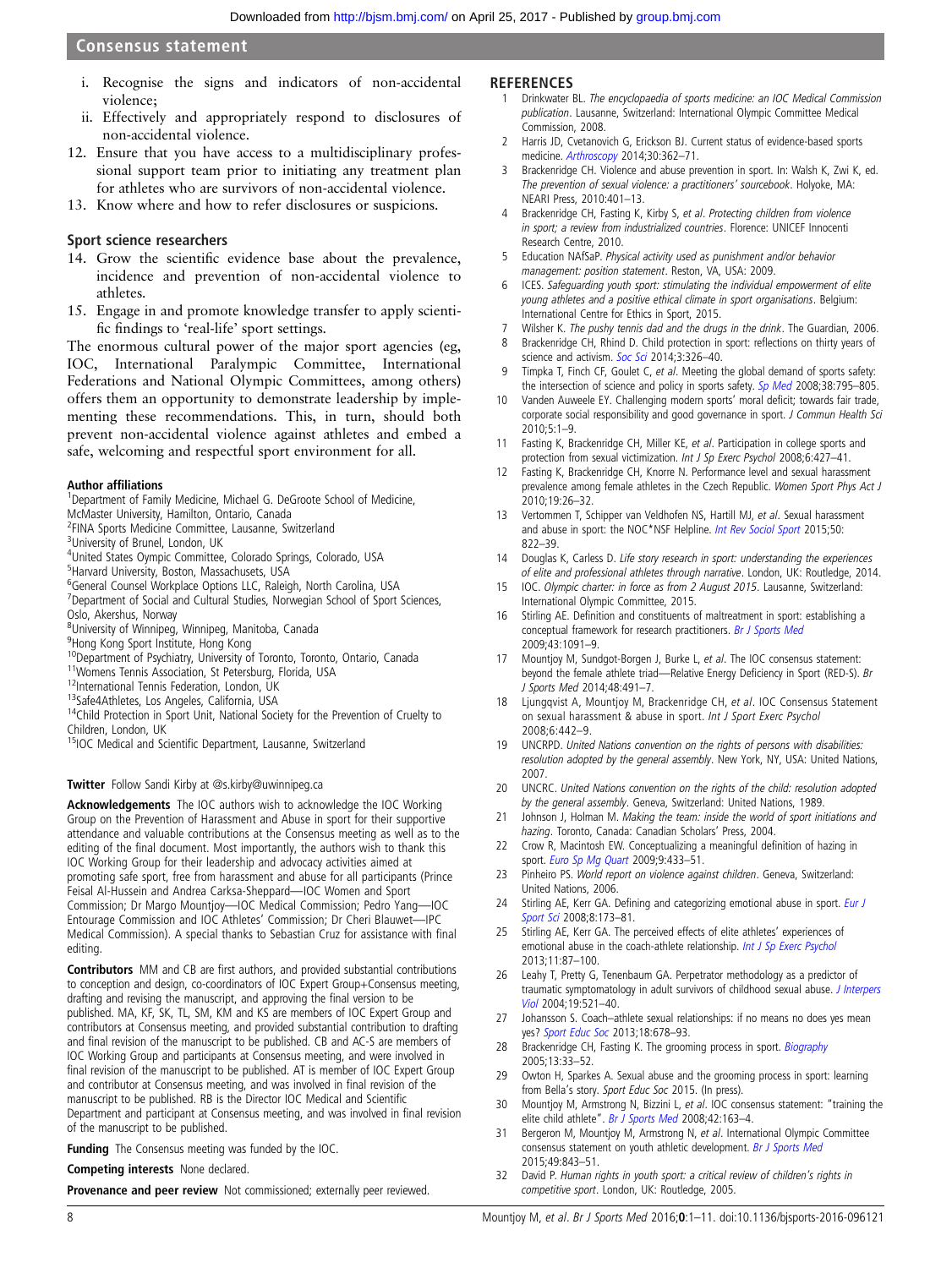- <span id="page-8-0"></span>33 Giulianotti R, McArdle D. Sport, civil liberties and human rights. London, UK: Routledge, 2006
- 34 Brackenridge CH, Kay T, Rhind D, eds. Sport, children's rights and violence prevention: a sourcebook on global issues and local programmes. London, UK: Brunel University Press, 2012.
- 35 Krug EG, Mercy JA, Dahlberg LL, et al. The world report on violence and health. [Lancet](http://dx.doi.org/10.1016/S0140-6736(02)11133-0) 2002;360:1083–8.
- 36 Leahy T, Pretty G, Tenenbaum GA. Contextualized investigation of traumatic correlates of childhood sexual abuse in Australian athletes. [Int J Sp Exerc Psychol](http://dx.doi.org/10.1080/1612197X.2008.9671880) 2008;6:366–84.
- 37 Hart S, Binggeli NJ, Brassard MR. Evidence for the effects of psychological abuse. [J Emotional Abuse](http://dx.doi.org/10.1300/J135v01n01_03) 1998;1:27–58.
- 38 Stafford A, Alexander K, Fry D. 'There was something that wasn't right because that was the only place I ever got treated like that': children and young people's experiences of emotional harm. [Childhood](http://dx.doi.org/10.1177/0907568213505625) 2015;22:121–37.
- 39 Mountjoy M, Rhind DJA, Tivas A, et al. Safeguarding the child athletes in sport: a review, a framework and recommendations for the IOC youth athlete development model. [Br J Sports Med](http://dx.doi.org/10.1136/bjsports-2015-094619) 2015;49:883-6.
- 40 UNCRC. Optional protocol on the convention of the rights of the child on a communications procedure: adopted by the general assembly. Geneva, Switzerland: United Nations, 2011., 2011.
- 41 Raakman R, Dorsch K, Rhind D. The development of a typology of abusive coaching behaviours within youth sport. [Int J Sports Sci Coach](http://dx.doi.org/10.1260/1747-9541.5.4.503) 2010;4:503-15.
- 42 Gervis M, Dunn N. The emotional abuse of elite child athletes by their coaches. [Child Abuse Rev](http://dx.doi.org/10.1002/car.843) 2004;13:215–23.
- 43 Pinheiro MC, Pimenta N, Resende R, et al. Gymnastics and child abuse: an analysis of former international Portuguese female artistic gymnasts. [Sport Educ Soc](http://dx.doi.org/10.1080/13573322.2012.679730) 2014;19:435–50.
- 44 Kirby SL, Greaves L, Hankivsky O. The dome of silence: sexual harassment and abuse in sport. London, UK: Zed Books, Ltd., 2000.
- 45 Brackenridge CH. Spoilsports: understanding and preventing sexual exploitation in sport. London, UK: Routledge, 2001.
- 46 Mewett P, Toffoletti K. Rogue men and predatory women: female fans' perceptions of Australian Footballers' sexual conduct. [Int Rev Sociol Sport](http://dx.doi.org/10.1177/1012690208095377) 2008;43:165–80.
- 47 Tomlinson A, Yorganci I. Male coach/female athlete relations: gender and power relations in competitive sport. [J Sport Soc Issues](http://dx.doi.org/10.1177/019372397021002003) 1997;21:134-55.
- 48 Hartill M. Concealment of child sexual abuse in sports. [Quest](http://dx.doi.org/10.1080/00336297.2013.773532) 2013;65:241-54.
- 49 Leahy T, Pretty G, Tenenbaum GA. Prevalence of sexual abuse in organised competitive sport in Australia. [J Sex Aggress](http://dx.doi.org/10.1080/13552600208413337) 2002;8:16-36.
- 50 Timpka T, Janson S, Jacobsson J, et al. Protocol design for large- scale cross-sectional studies of sexual abuse and associated factors in individual sports: feasibility study in Swedish athletics. J Sports Sci Med 2015;14:179–87.
- 51 Fasting K, Brackenridge CH, Sundgot-Borgen J. Prevalence of sexual harassment among Norwegian female elite athletes in relation to sport type. [Int Rev Sociol](http://dx.doi.org/10.1177/1012690204049804) [Sport](http://dx.doi.org/10.1177/1012690204049804) 2004;39:373–86.
- 52 Hartill M. Exploring narratives of boyhood sexual subjection in Male-sport. [Sociol](http://dx.doi.org/10.1123/ssj.2012-0216) [Sport J](http://dx.doi.org/10.1123/ssj.2012-0216) 2014:31:23-43.
- 53 Rintaugu EG, Kamau J, Amusa LO, et al. The forbidden acts: prevalence of sexual harassment among university female athletes. Afr J Phys Health Educ Recreat Dance 2014;20:974–90.
- 54 Gunduz N, Sunay H, Koz M. Incidents of sexual harassment in Turkey on elite sportswomen. Sport J 2007;10:1-10.
- 55 Timpka T, Janson S, Jacobsson J, et al. Lifetime sexual and physical abuse among elite athletes: a cross-sectional study of prevalence and correlates with athletic injury. [Br J Sports Med](http://dx.doi.org/10.1136/bjsports-2014-093494.285) 2014;48:667.
- 56 Chroni S, Fasting K. Prevalence of Male sexual harassment among female sports participants in Greece. Inquiries Sport Phys Educ 2009;7:288–96.
- 57 Baker TA, Byon KK. Developing a scale of perception of sexual abuse in youth sports (SPSAYS). [Meas Phys Educ Exerc Sci](http://dx.doi.org/10.1080/1091367X.2013.841700) 2014;18:31-52.
- 58 Fasting K. Assessing the sociology of sport: on sexual harassment research and policy. Int Rev Sociol Sport 2015;50:437–41.
- 59 Brackenridge CH, Fasting K. Sexual harassment and abuse in sport: the research context. *[J Sex Aggress](http://dx.doi.org/10.1080/13552600208413336)* 2002;8:3-15.
- 60 Kirby SL, Demers G, Parent S. Vulnerability/prevention: considering the needs of disabled and gay athletes in the context of sexual harassment and abuse. [Int J Sp](http://dx.doi.org/10.1080/1612197X.2008.9671882) [Exerc Psychol](http://dx.doi.org/10.1080/1612197X.2008.9671882) 2008;6:407–26.
- 61 Toftegaard Nielsen J. Idrættens Illusoriske Intimitet (The Illusion of Sport Intimacy) [Doctoral Thesis]. In press, 2004.
- 62 Sand T, Fasting K, Chroni S, et al. Coaching behavior: any consequences for the prevalence of sexual harassment? [Int J Sports Sci Coach](http://dx.doi.org/10.1260/1747-9541.6.2.229) 2011;6:229–42.
- 63 Elendu I, Umeakuka OA. Perpetrators of sexual harassment experienced by athletes in southern Nigerian Universities. [S Afr J Res Sport Phys Edu Recreation](http://dx.doi.org/10.4314/sajrs.v33i1.65486) 2011;33:53–64.
- 64 Fasting K, Huffman D, Sand TS. Gender based violence in Zambian sport: prevalence and protection. Oslo, Norway: Norwegian Olympic and Paralympic Committee and Confederations of Sports, 2015.
- 65 Nurka C. Shame and disgrace in Australian football culture: rape claims and public affect. [Womens Stud Int Forum](http://dx.doi.org/10.1016/j.wsif.2013.02.003) 2013;38:43–51.
- 66 Hartill M. The sexual abuse of boys in organized male sports. [Men Masc](http://dx.doi.org/10.1177/1097184X07313361) 2009;12:225–49.
- 67 Alexander K, Stafford A, Lewis R. The experiences of children participating in organised sport in the UK. London, UK: National Society for the Prevention of Cruelty to Children, 2011.
- 68 Van Niekerk RL, Rzygula R. The perceptions and occurrence of sexual harassment among male student athletes with male coaches. Afr J Phys Health Educ Recreat Dance 2010;16:S49.
- 69 Parent S, Lavoie F, Thibodeau ME, et al. Sexual violence experienced in the sport context by a representative sample of Quebec adolescents. *J Interpers Viol* 2015:1–21.
- 70 Brackenridge CH, Kirby S. Playing safe: assessing the risk of sexual abuse to elite child athletes. [Int Rev Sociol Sport](http://dx.doi.org/10.1177/101269097032004005) 1997;32:407-18.
- 71 Fletcher S. Touching practice and physical education: deconstruction of a contemporary moral panic. [Sport Educ Soc](http://dx.doi.org/10.1080/13573322.2013.774272) 2013;18:694-709
- 72 Cense M, Brackenridge CH. Temporal and developmental risk factors for sexual harassment and abuse in sport. [Eur Phy Educ Rev](http://dx.doi.org/10.1177/1356336X010071006) 2001;7:61-79.
- 73 Crosset TW. Male athletes' violence against women: a critical assessment of the athletic affiliation, violence against women debate. [Quest](http://dx.doi.org/10.1080/00336297.1999.10491684) 1999;51:244-57.
- 74 Stewart C. The negative behaviors of coaches: "Don't be this guy!" Phys Educ 2013;70(1):1.
- 75 Lindhorst L. Behind the mask of glory: combating child abuse in Olympic boarding schools. George Washington Int Law Rev 2015;47:353.
- 76 Marasescu MR. The role of hostile and instrumental aggression in sport. Linguist Philos Investig 2014;13:170.
- 77 East J. The causes of violence in sport: who is to blame? In: Brackenridge CH, Kay T, Rhind D, eds. Sport, children's rights and violence prevention: a sourcebook on global issues and local programmes. London, UK: Brunel University Press, 2012:18–24.
- 78 Schot N. Negligent liability in sport. QLD, Australia: Bond University, 2005.
- 79 IOC. Olympic movement medical code. Lausanne, Switzerland: International Olympic Committee, 2009.
- 80 Tiivas A, Billington-Wood C. Key themes and integrity threats for elite sport. London, UK: National Society for the Prevention of Cruelty to Children, 2015.
- 81 Lang M. Adult-child touch in sport. In: Turner D, ed. Sports Coach UK, 2015. <https://www.youtube.com/watch?v=-RzC7RCVxwE&feature=youtu.be%5d>
- 82 Holman M. Female and male athletes' accounts and meanings of sexual harassment in Canadian interuniversity athletics (Doctoral dissertation). In press, 1995.
- 83 Dixon N. Trash talking, respect for opponents and good competition. [Sport Ethics](http://dx.doi.org/10.1080/17511320601143025) [Philos](http://dx.doi.org/10.1080/17511320601143025) 2007;1:96–106.
- 84 Rainey DW. Sport's officials' reports of hearing trash talk and their responses to trash talk. J Sport Behav 2012;35:78–93.
- ACMA. Internet use and the social networking by young people. Australian Communications and Media Authority, 2008.
- 86 Campbell AJ, Robards F. Using technologies safely and effectively to promote young people's wellbeing: a better practice guide for services. NSW, Australia: NSW Centre for the Advancement of Adolescent Health (Westmead) and the Young and Well Cooperative Research Centre (Abbotsford), 2012.
- 87 Mulveen R, Hepworth J. Interpretative phenomenological analysis of participation in a pro-anorexia internet site and its relationship with disordered eating. [J Health](http://dx.doi.org/10.1177/1359105306061187) [Psychol](http://dx.doi.org/10.1177/1359105306061187) 2006;11:283–96.
- 88 Davison CB, Stein CH. The dangers of cyberbullying. N Am J Psychol 2014;16:595.
- 89 LSEPS. European Union kids online report. In: Science LSoEaP, ed. London, England: London School of Economics and Political Science, 2014. [http://](http://lsedesignunitcom/EUKidsOnline/indexhtml?r=642014) [lsedesignunitcom/EUKidsOnline/indexhtml?r=642014](http://lsedesignunitcom/EUKidsOnline/indexhtml?r=642014)
- 90 Van Volkom M, Stapley JC, Amaturro V. Revisiting the digital divide: generational differences in technology use in everyday life. N Am J Psychol 2014;16:557.
- 91 Cowie H. Cyberbullying and its impact on young people's emotional health and well-being. [Psychiatrist](http://dx.doi.org/10.1192/pb.bp.112.040840) 2013;37:167–70.
- 92 Boocock S. The child protection in sport unit. [J Sex Aggress](http://dx.doi.org/10.1080/13552600208413342) 2002;8:99-106.
- 93 Kavanagh EJ, Jones I. '#Cyberviolence: developing a typology for understanding virtual maltreatment in sport. In: Rhind D, Brackenridge CH, eds. Researching and enhancing athlete welfare. London, UK: Brunel University Press, 2014:34–43.
- 94 McLean S. Cyberbullying an issue for sport. Sport Coach 2014;30.
- 95 UKCCIS. UK Council for Child Internet Safety (UKCCIS). UK, 2015.
- 96 Interpol. Sextortion—questions and answers: Interpol (cited 24 January 2016). 2015.<http://www.interpol.int/en/crime-areas/cybercrime/online-safety/sextortion>
- 97 Lebel K, Danylchuk K. How Tweet it is: a gendered analysis of professional tennis players' self-presentation on Twitter. Int J Sport Commun 2012;5:461-80.
- 98 Pegararo A. Look who's talking—athletes on Twitter: a case study. Int J Sport Commun 2010;3:501–15.
- WPTV. Man accused of stalking tennis star Serena Williams in Palm Beach Gardens. 2011. [http://www.wptv.com/news/region-n-palm-beach-county/](http://www.wptv.com/news/region-n-palm-beach-county/palm-beach-gardens/man-accused-of-stalking-tennis-star-serena-williams-in-palm-beach-gardens) [palm-beach-gardens/man-accused-of-stalking-tennis-star-serena-williams-in-palm](http://www.wptv.com/news/region-n-palm-beach-county/palm-beach-gardens/man-accused-of-stalking-tennis-star-serena-williams-in-palm-beach-gardens)[beach-gardens](http://www.wptv.com/news/region-n-palm-beach-county/palm-beach-gardens/man-accused-of-stalking-tennis-star-serena-williams-in-palm-beach-gardens)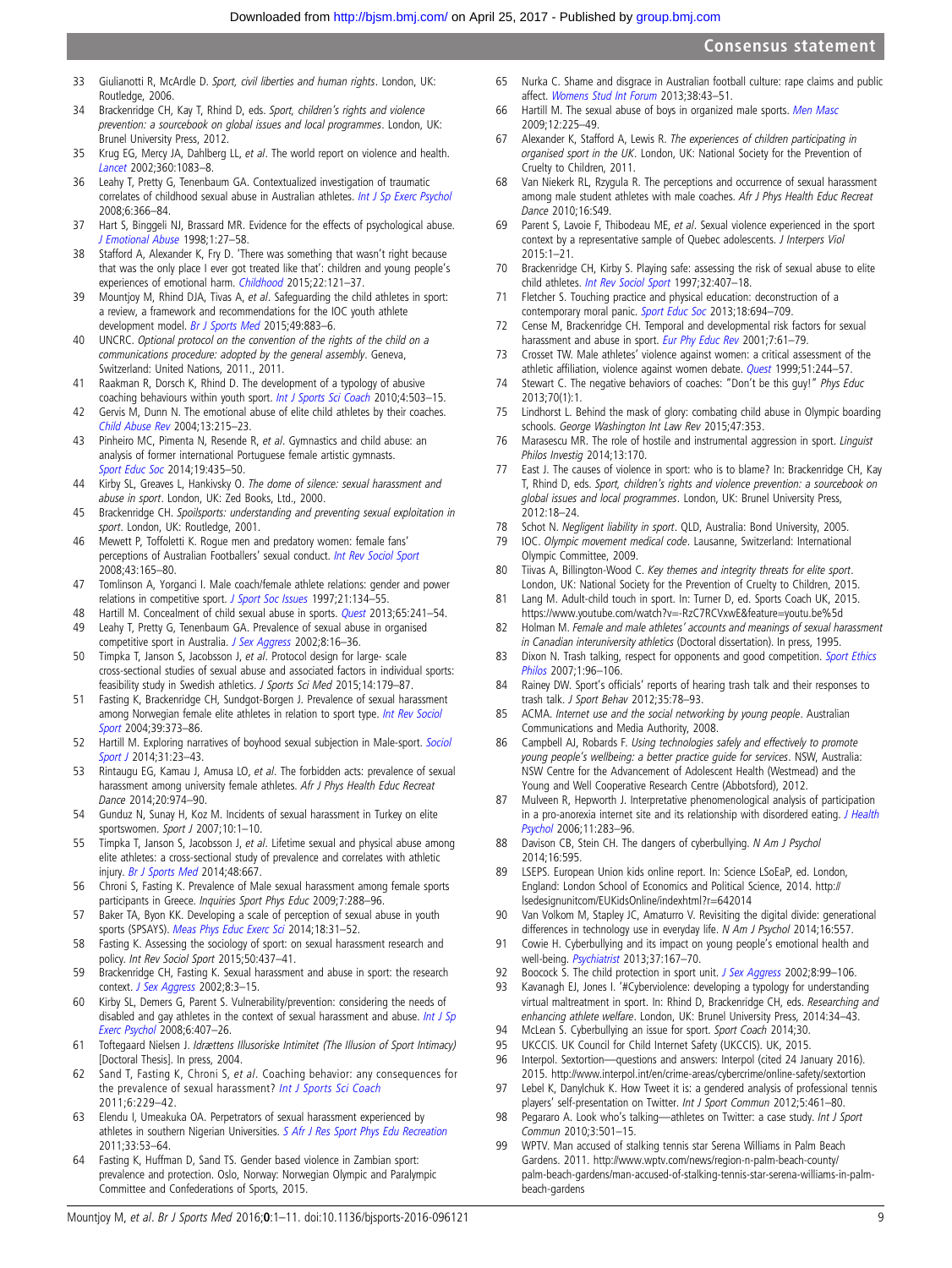- <span id="page-9-0"></span>100 UKCCIS. Child safety online: a practical guide for parents and carers whose children are using social media. London, UK: United Kingdom Council for Child Internet Safety, 2015.
- 101 Starr K. Safe4athletes: survey on types of harassment in sport Colorado springs. CO, USA: United States Olympic Committee, 2015 (cited 9 July 2015).
- 102 Rigby K. New perspectives on bullying. London, UK: Jessica Kingsley Publishers, 2002.
- 103 Olweus D. Bully/victim problems among schoolchildren: basic facts and effects of a school based intervention program. In: Pepler D, Rubin K, eds. The development and treatment of childhood aggression. Hillsdale, NJ, USA: Erlbaum, 1991:411–48.
- 104 Flaatten OR, Sandsleth G. Do you care? No bullying in upper secondary school: guidelines for school management and staff. In: Education Df, ed. Oslo, Norway: Norwegian Government, 2005.
- 105 USADA. TrueSport: 9 ways coaches can prevent and stop bullying in sport. CO, USA: United States Anti-Doping Agency, 2014. Accessed online: [http://truesport.](http://truesport.org/articles/coaches/9-ways-coaches-can-prevent-stop-bullying-sport/) [org/articles/coaches/9-ways-coaches-can-prevent-stop-bullying-sport/](http://truesport.org/articles/coaches/9-ways-coaches-can-prevent-stop-bullying-sport/)
- 106 Sabo D, Valiz P. Go out and play: youth sports in America. East Meadow, NY, USA: Women's Sports Foundation, 2008.
- 107 Denison E, Kitchen A. Out on the fields: the first international study on homophobia in sport. Epub: Repucom, 2015.
- 108 Lundy C. MCA. Hazy viewpoints: administrators' perceptions of hazing. Int J Sport Manag Mark 2010;7:119–31.
- 109 Wintrup G. Researching British university sport initiations (Doctoral Thesis). In press, 2011.
- 110 Kowalski C, Waldron J. Looking the other way: athletes' perceptions of coaches' responses to hazing. [Int J Sports Sci Coach](http://dx.doi.org/10.1260/1747-9541.5.1.87) 2010;5:87-100.
- 111 Swigonski NL, Enneking BA, Hendrix KS. Bullying behavior by athletic coaches. [Pediatrics](http://dx.doi.org/10.1542/peds.2013-3146) 2014;133:273–5.
- 112 Bruner M, Munroe-Chandler K, Spink K. Entry into elite sport: a preliminary investigation into the transition experiences of rookie athletes. [J Appl Sport Psychol](http://dx.doi.org/10.1080/10413200701867745) 2008;20:236–52.
- 113 Waldron J, Krane V. Whatever it takes: health compromising behaviors in female athletes. Ouest 2005:57:315-29.
- 114 Johnson J, Holman M. Gender and hazing: the same but different. [J Phys Educ](http://dx.doi.org/10.1080/07303084.2009.10598315) [Recreation Dance](http://dx.doi.org/10.1080/07303084.2009.10598315) 2009;80:6–9.
- 115 Nuwer H. Wrongs of passage: fraternities, sororities, hazing and binge drinking. Bloomingtom, IN, USA: Indiana University Press, 1999.
- 116 Sage L, Kavussanu M. Goal orientations, motivational climate, and prosocial and antisocial behaviour in youth football: exploring their temporal stability and reciprocal relationships. [J Sport Sci](http://dx.doi.org/10.1080/02640410701769716) 2008;26:717-32.
- 117 Kavussanu M, Stanger N, Boardley ID. The Prosocial and Antisocial Behaviour in Sport Scale: further evidence for construct validity and reliability. [J Sport Sci](http://dx.doi.org/10.1080/02640414.2013.775473) 2013;31:1208–21.
- 118 Hodge K, Lonsdale C. Prosocial and antisocial behaviour in sport: the role of coaching style, autonomous vs. controlled motivation, and moral disengagement. J Sport Exerc Psychol 2011;33:527–47.
- 119 Curry T. Reply to "a conversation (re)analysis of fraternal bonding in the locker room". Sociol Sport J 2001;18:339–44.
- 120 Anderson E, Bullingham R. Openly lesbian team sport athletes in an era of decreasing homohysteria. [Int Rev Sociol Sport](http://dx.doi.org/10.1177/1012690213490520) 2015;50:647-60.
- 121 CPSU. International Safeguards for Children in Sport. NSPCC, 2014.
- 122 WHO. Adolescent development. In: Maternal n, child and adolescent health, ed. Geneva, Switzerland: World Health Organization, 2015.
- 123 AVERT. Age of consent for sexual intercourse. 2015. [http://www.avert.org/sex-stis/](http://www.avert.org/sex-stis/age-of-consent) [age-of-consent](http://www.avert.org/sex-stis/age-of-consent)
- 124 End Child Pornography, Child Prostitution, and Trafficking of Children for Sexual Purposes. Retrieved: 13 April 2016 from<http://www.ecpat.net>
- 125 Archard D. Sexual consent. Boulder, CO, USA: Westview Press. 1998.
- 126 UNPRPD. UNPRPD Fund Annual Report. UN Partnership to Promote the Rights of Persons with Disabilities, 2015.
- 127 Sobsey D. Violence and abuse in the lives of people with disabilities: the end of silent acceptance? Baltimore, MD, USA: Paul H. Brooks, 1994.
- 128 Sobsey D, Doe T. Patterns of sexual abuse and assault. [Sex Disabil](http://dx.doi.org/10.1007/BF01102395) 1991;9:243–59.
- 129 Sullivan PM, Knutson JF. Maltreatment and disabilities: a population based epidemiological study. [Child Abuse Negl](http://dx.doi.org/10.1016/S0145-2134(00)00190-3) 2000;24:1257-73.
- 130 Rasmussen TJ, Bird MM, Dinesen C. Different. Just like you: a psychosocial approach promoting the inclusion of persons with disabilities. Copenhagen, Denmark: International Federation of Red Cross and Red Crescent Societies, 2015.
- 131 Valenti-Hein D, Schwartz L. The sexual abuse interview for those with developmental difficulties. Santa Barbara, CA, USA: James Stanfield Company, 1995.
- 132 Kerr A. Protecting disabled children and adults in sport and recreation—the guide. Leeds, UK: The National Coaching Foundation, 1999.
- 133 Everett C. South Africa progressive on LGBT rights but gays still battle for social reform. International Business Times. 2014 22 October. 2011. [http://www.ibtimes.](http://www.ibtimes.co.uk/south-africa-progressive-lgbt-rights-gays-still-battle-social-reform-1471213) [co.uk/south-africa-progressive-lgbt-rights-gays-still-battle-social-reform-1471213](http://www.ibtimes.co.uk/south-africa-progressive-lgbt-rights-gays-still-battle-social-reform-1471213)
- 134 Demers G. Homophobia in sport: fact of life, taboo subject. Can J Women Coaching 2006;6:1–13.
- 135 Griffin P. Strong women, deep closets-lesbians and homophobia in sport. Champaign, IL, USA: Human Kinetics, 1998.
- 136 Gall D. Play fair. Sportsnet, 2015.
- 137 CAAWS. Seeing the invisible, speaking about the unspoken: a position paper on homophobia. Ottawa, ON, Canada: Canadian Association for the Advancement of Women in Sport and Physical Activity, 2012.
- 138 Cashmore E, Cleland J. Glasswing butterflies: gay professional football players and their culture. [J Sport Soc Issues](http://dx.doi.org/10.1177/0193723511420163) 2011;35:420-36.
- 139 Fusco C, Kirby SL. Are your kids safe? Media representations of sexual abuse in sport. In: Scraton S, Watson B, eds. Sport, Leisure and Gendered Spaces: Leisure Studies Publication No. 67, 2000:43–72.
- 140 Tofler I, Morse EE. Interface between sport psychiatry and sports medicine. Clin Sports Med 2005;24:4.
- 141 Leahy T. Working with adult athlete survivors of sexual abuse. In: Hanrahan SJ, Andersen MB, eds. Routledge handbook of applied sport psychology: a comprehensive guide for students and practitioners. London, UK: Routledge, 2010:303–12.
- 142 Burke M. Obeying until it hurts: coach-athlete relationships. [J Philos Sp](http://dx.doi.org/10.1080/00948705.2001.9714616) 2001;28:227–40.
- 143 Fasting K, Brackenridge CH, Walseth K. Consequences of sexual harassment in sport for female athletes. [J Sex Aggress](http://dx.doi.org/10.1080/13552600208413338) 2002;8:37-48.
- 144 Burke M. Sexual harassment in sport: impact, issues and challenges. [J Philos Sport](http://dx.doi.org/10.1080/00948705.2003.9714564) 2003;30:97–100.
- 145 Sundgot-Borgen J, Fasting K, Brackenridge CH, et al. Sexual harassment and eating disorders in female elite athletes: a controlled study. [Scand J Med Sci Sports](http://dx.doi.org/10.1034/j.1600-0838.2003.00295.x) 2003;13:330–5.
- 146 Yukhymenko-Lescroart MA, Brown ME, Paskus TS. The relationship between ethical and abusive coaching behaviors and student-athlete well-being. [Sport Exerc](http://dx.doi.org/10.1037/spy0000023) [Perform Psychol](http://dx.doi.org/10.1037/spy0000023) 2015;4:36-49.
- 147 WHO. World report on violence and health. Geneva, Switzerland: World Health Organization, 2002.
- 148 Mullen RE, Martin JL, Anderson JC, et al. The long-term impact of physical, emotional and sexual abuse of children: a community study. [Child Abuse Negl](http://dx.doi.org/10.1016/0145-2134(95)00112-3) 1996;20:7–21.
- 149 Higgins DJ, McCabe MP. Multi-type abuse and the long-term adjustment of adults. [Child Abuse Rev](http://dx.doi.org/10.1002/(SICI)1099-0852(200001/02)9:1<6::AID-CAR579>3.0.CO;2-W) 2000;9:6–18.
- 150 Kent A, Waller G. Childhood emotional abuse and eating pathology. [Clin Psychol](http://dx.doi.org/10.1016/S0272-7358(99)00018-5) [Rev](http://dx.doi.org/10.1016/S0272-7358(99)00018-5) 2000;20:887–903.
- 151 Hund AR, Espelage DL. Childhood emotional abuse and disordered eating among undergraduate females: mediating influence of alexithymia, and distress. *[Child](http://dx.doi.org/10.1016/j.chiabu.2005.11.003)* [Abuse Negl](http://dx.doi.org/10.1016/j.chiabu.2005.11.003) 2006;30:393–407.
- 152 Djeddah C, Facchin F, Ranzato C, et al. Child abuse: current problems and key public health challenges. [Soc Sci Med](http://dx.doi.org/10.1016/S0277-9536(00)00070-8) 2000;51:905-15.
- 153 Marks S, Mountjoy M, Marcus M. Sexual harassment and abuse in sport: the role of the team doctor. [Br J Sports Med](http://dx.doi.org/10.1136/bjsports-2011-090345) 2012;46:905-8.
- 154 Stirling A, Kerr G. Sport psychology consultants as agents of child protection. [J Appl Sport Psychol](http://dx.doi.org/10.1080/10413201003795485) 2010;22:305–19.
- 155 Valovich McLeod TC, Decoster LC, Loud KJ, et al. National Athletic Trainers' Association position statement: prevention of pediatric overuse injuries. [J Athl Train](http://dx.doi.org/10.4085/1062-6050-46.2.206) 2011;46:206–20.
- 156 DiFiori JP, Benjamin HJ, Brenner J, et al. Overuse injuries and burnout in youth sport: a position statement from the American Medical Society for Sports Medicine. [Clin J Sport Med](http://dx.doi.org/10.1097/JSM.0000000000000060) 2014;24:3–20.
- 157 Jayanthi NA, LaBella CR, Fischer D, et al. Sports-specialized intensive training and the risk of injury in young athletes: a clinical case control study. [Am J Sports Med](http://dx.doi.org/10.1177/0363546514567298) 2015;43:794–801.
- 158 Chaplo SD, Kerig PK, Bennett DC, et al. The roles of emotion dysregulation and dissociation in the association between sexual abuse and self-injury among juvenile justice-involved youth. [J Trauma Dissociation](http://dx.doi.org/10.1080/15299732.2015.989647) 2015;16:272–85.
- 159 Bucchianeri MM, Eisenberg ME, Wall MM, et al. Multiple types of harassment: associations with emotional well-being and unhealthy behaviors in adolescents. [J Adolesc Health](http://dx.doi.org/10.1016/j.jadohealth.2013.10.205) 2014;54:724–9.
- 160 Ford JD, Góomez JM. Self-injury and suicidality: the impact of trauma and dissociation. [J Trauma Dissociation](http://dx.doi.org/10.1080/15299732.2015.989648) 2015;16:225-31.
- 161 Moushey B, Dvorchak B. Game over: Jerry Sandusky, Penn state, and the culture of silence. New York, NY, USA: William Morrow, 2012.
- 162 Fasting K, Brackenridge CH, Walseth K. Women athletes' personal responses to sexual harassment in sport. [J Appl Sport Psychol](http://dx.doi.org/10.1080/10413200701599165) 2007;19:419-33.
- 163 Leahy T. Safeguarding child athletes from abuse in elite sport systems: the role of the sport psychologist. In: Gilbourne D, Andersen AM, eds. Critical essays in applied sport psychology. Champaign, IL, USA: Human Kinetics, 2011:251–66.
- 164 WADA. 2014 anti-doping testing figures report. Montreal, QC, Canada: World Anti Doping Agency, 2014.
- 165 WADA. 2013 anti-doping rule violations (ADRVs) report. Montreal, QC, Canada: World Anti Doping Agency, 2013.
- 166 Leahy T. Preventing the sexual abuse of young people in Australian sport. Sport Educator 2001;13:28–31.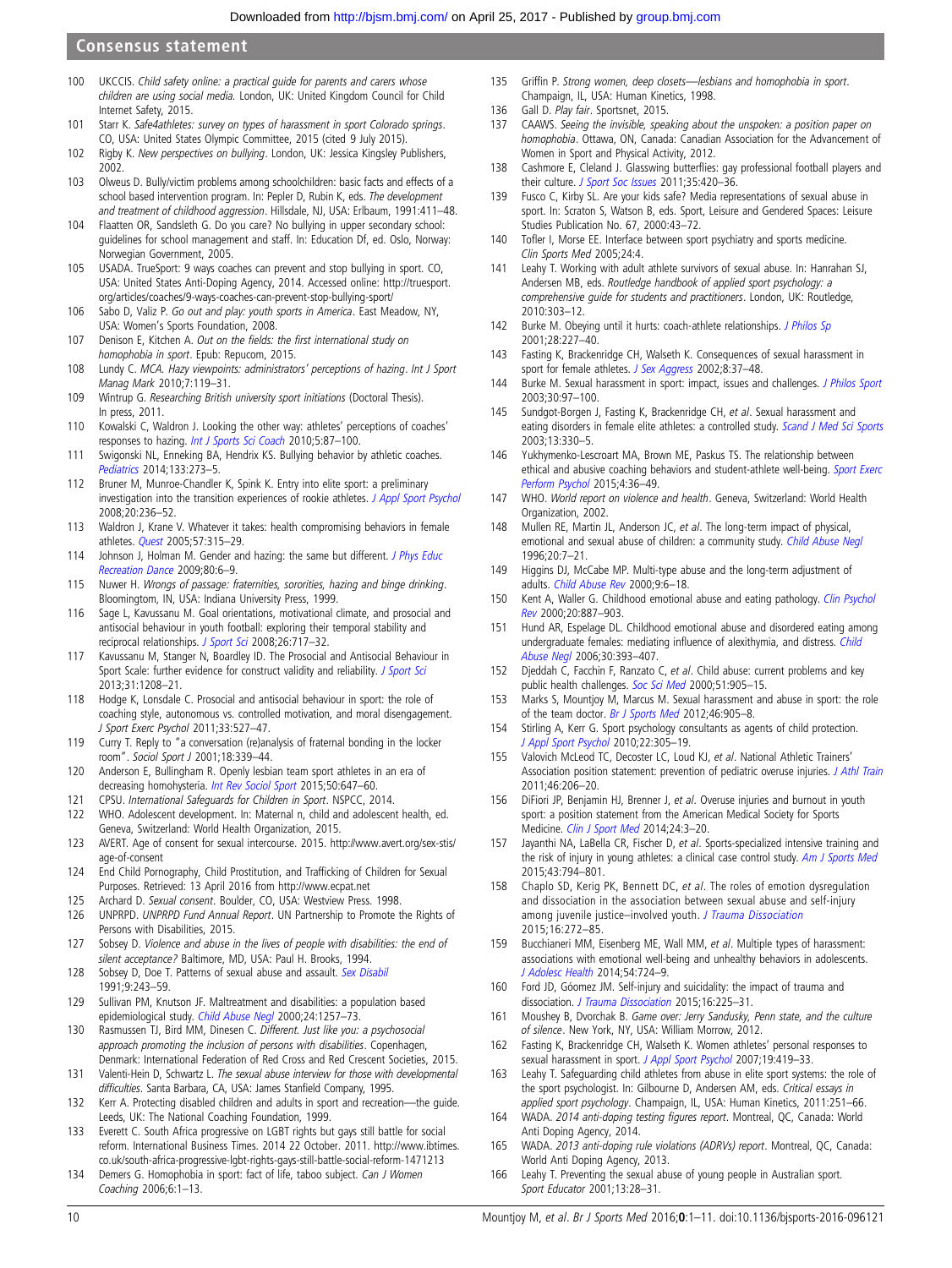- <span id="page-10-0"></span>167 Parent S, Demers G. Sexual abuse in sport: a model to prevent and protect athletes. Child Abuse Rev 2001;20:120–33.
- 168 Lang M, Hartill M, eds. Safeguarding, child protection and abuse in sport: international perspectives in research, policy and practice. London, UK: Routledge, 2014.
- 169 Safe Sport International declaration and principles. London, United Kingdom: Safe Sport International, 2015.
- 170 USOC. Working group for safe training environments: recommendations to the USOC Board of Directors. CO, USA: United States Olympic Committee, 2010.
- 171 IOC. Sexual Harassment and Abuse educational program. International Olympic Committee, 2014.
- 172 Brackenridge CH. Ending violence against athletes. J Int Centre Sport Secur 2015;2:18–23.
- 173 Laws DR. Sexual offending as a public health problem: a North American perspective. [J Sex Aggress](http://dx.doi.org/10.1080/13552600008413294) 2000;5:30-44.
- 174 USOC. Coaching ethics code. Colorado Springs, CO, USA: United States Olympic Committee, 2000.
- 175 Maffulli N. Human rights in youth sports. [Br J Sports Med](http://dx.doi.org/10.1136/bjsm.2006.028795) 2007;41:59-60.
- 176 Brackenridge CH, Pitchford A, Wilson M. Respect: results of a pilot project designed to improve behaviour in English football. [Manag Leisure Int J](http://dx.doi.org/10.1080/13606719.2011.583406) 2011;16:175-91.
- 177 Korea NHRC. Guidelines: human rights in sports. Seoul, South Korea: National Human Rights Commission for the Republic of Korea, 2011.
- 178 Singh PC. 'Extreme' parents and sport: a socio-legal perspective. South Afr J Res Sport Phys Educ Recreation 2005;27:83–99.
- 179 CBS. CBS news forty eight hours: child sexual abuse and sports: resources. A list of organizations offering important prevention information and support. CBS News, 2015.
- 180 Kainz A. Sport respects your rights–the project. Wien, Austria: Sportunion Österreich, 2015. [http://sport-respects-your-rights.eu/.](http://sport-respects-your-rights.eu/) 2015 (cited 9 July 2015).
- 181 NSPCC. Child abuse in a sports setting. National Society for the Prevention of Cruelty to Children Child Protection in Sport Unit, 2015.
- 182 United Nations Women. Sexual Harassment in Sport [Internet]. 2015 (cited 9 July 2015).
- 183 RCIRCSA. Royal commission into institutional responses to child sexual abuse. Australian Government, 2015 (cited 12 December 2015). [https://www.](https://www.childabuseroyalcommission.gov.au/) [childabuseroyalcommission.gov.au/](https://www.childabuseroyalcommission.gov.au/)
- 184 IICSA. Independent inquiry into child sexual abuse. Australian Government, 2015 (cited 12 December 2015).
- 185 Tenenbaum G, Stewart E, Singer RN, et al. Aggression and violence in sport: an ISSP position stand. Sport Psychol 1997;11:1–7.
- 186 Wells MS, Ruddell E, Paisley K. Creating an environment for sportsmanship outcomes: a systems perspective; systems modeling can guide the changes needed to improve the sport environment. *[J Phys Educ Recreation Dance](http://dx.doi.org/10.1080/07303084.2006.10597901)* 2006;77:13.
- 187 Connor J. The athlete as widget: how exploitation explains elite sport. [Sport Soc](http://dx.doi.org/10.1080/17430430903204900) 2009;12:1369–77.
- 188 Corlett JA. Economic exploitation in intercollegiate athletics. [Sport Ethics Philos](http://dx.doi.org/10.1080/17511321.2013.824499) 2013;7:295–312.
- 189 Parent S, Hlimi KE. Athlete protection in Quebec's sport system: assessments, problems, and challenges. [J Sport Soc Issues](http://dx.doi.org/10.1177/0193723512467358) 2013;37:284-96.
- 190 Fasting K, Sand T. Narratives of sexual harassment experiences in sport. *[Qual Res](http://dx.doi.org/10.1080/2159676X.2015.1008028)* [Sport Exerc Health](http://dx.doi.org/10.1080/2159676X.2015.1008028) 2015;7:573-88.
- 191 ASC. Play by the rules: making sport inclusive, safe and fair. Australian Sports Commission, 2015.
- 192 WSI. The Sexual Harassment Task Force: brochure on sexual harassment and abuse in sport. In: International W, ed. WA, USA: WomenSport International, 2007.
- 193 LaVetter D, Stahura KA. Negligent hiring in youth sports: background screening of volunteers. J Youth Sports 2010;5:9-15.
- 194 Parent S. Disclosure of sexual abuse in sport organizations: a case study. [J Child](http://dx.doi.org/10.1080/10538712.2011.573459) [Sexual Abuse](http://dx.doi.org/10.1080/10538712.2011.573459) 2011;20:322–37.
- 195 Chroni S, Fasting K, Hartill M, et al. Prevention of sexual and gender harassment and abuse in sports: initiatives in Europe and beyond. Frankfurt, Germany: Deutsche Sportjugend im Deutschen Olympischen Sportbund, 2012.
- 196 Grevers A. Safe sport: working to eradicate sexual abuse from swim sphere. Swimming World. Published online 8 April 2015. Retrieved 16 February 2016/. from: [https://www.swimmingworldmagazine.com/news/safe-sport-working-to](https://www.swimmingworldmagazine.com/news/safe-sport-working-to-eradicate-sexual-abuse-from-swim-sphere/)[eradicate-sexual-abuse-from-swim-sphere/](https://www.swimmingworldmagazine.com/news/safe-sport-working-to-eradicate-sexual-abuse-from-swim-sphere/)
- 197 SR. Sports resolutions londo. UK: Sports Resolutions, 2015.
- 198 WSF. Women's sports foundation. New York, NY, USA: Women's Sports Foundation, 2015.
- 199 Silent Edge. Abuse and harassment in figure skating. 2015. [http://www.silent](http://www.silent-edge.org/index.html)[edge.org/index.html](http://www.silent-edge.org/index.html)
- 200 Campo S, Poulos G, Sipple J. Prevalence and profiling: hazing among college athletes and points of intervention. [Am J Health Behav](http://dx.doi.org/10.5993/AJHB.29.2.5) 2005;29:137-49.
- 201 Capretto AD, Keeler LA. Examination of a hazing workshop intervention for intercollegiate sport club athletes. Recreational Sports J 2012;36:113–26.
- 202 Bringer JD, Brackenridge CH, Johnston LH. Defining appropriateness in coach-athlete sexual relationships: the voice of coaches. [J Sex Aggress](http://dx.doi.org/10.1080/13552600208413341) 2002;8:83–98.
- 203 Piper H, Garratt D, Taylor B. Child abuse, child protection, and defensive 'touch' in PE teaching and sports coaching. [Sport Educ Soc](http://dx.doi.org/10.1080/13573322.2012.735653) 2013b;18:583-98.
- 204 Piper H, Garratt D, Taylor B. Hands off! The practice and politics of touch in physical education and sports coaching. [Sport Educ Soc](http://dx.doi.org/10.1080/13573322.2013.784865) 2013a;18: 575–82.
- 205 Bryan C, Sims S. Appropriate and inappropriate practices for coaching female athletes. Strateg A J Phys Sport Educ 2014;27:13–17.
- 206 Duda J. Empowered coaching Birmingham. UK: University of Birmingham School of Sport and Exercise Sciences, 2015 (cited 5 August 2015).
- 207 PSA. Youth sexual abuse prevention policy and procedures mountain view. CA, USA: Positive Coaching Alliance, 2015.
- 208 PSA. Protecting youth athletes from abuse: youth sports leaders mountain view. CA, USA: Positive Coaching Alliance, 2015.
- 209 OMTCS. Coach's notes: preventing sexual abuse of children in sport Toronto. Ontario, Canada: Ontario Ministry of Tourism, Culture and Sport, 2015.
- 210 SquashCanada. Sexual abuse in amateur sports: a quide to prevention and intervention developed for sports administrators. Sports Branch of the Ministry of Municipal Affairs in co-operation with the Communications Branch, 1994.
- 211 Malkin K, Johnston LH, Brackenridge CH. A critical evaluation of training needs for child protection in UK sport. [Manag Leisure Int J](http://dx.doi.org/10.1080/13606710050084847) 2000;5:151-60.
- 212 Brackenridge CH, Bringer JD, Bishopp D. Managing cases of abuse in sport. [Child](http://dx.doi.org/10.1002/car.900) [Abuse Rev](http://dx.doi.org/10.1002/car.900) 2005;14:259–74.
- 213 LA84. Resource guide on preventing child sexual abuse in youth sports. In: Foundation L, ed. CA, USA: LA84 Foundation, 2015.
- 214 Moorman AM, Masteralexis LP. An examination of the legal framework between title VII and title IX sexual harassment claims in athletics and sport settings: emerging challenges for athletics personnel and sport managers. J Legal Aspects Sport 2008;18:1–37.
- 215 McGlone CA. Hazy viewpoints: administrators' perceptions of hazing. [Int J Sport](http://dx.doi.org/10.1504/IJSMM.2010.029716) [Manag Mark](http://dx.doi.org/10.1504/IJSMM.2010.029716) 2010;7:119–31.
- 216 Noble J, Vermillion M. Youth sport administrators' perceptions and knowledge of organizational policies on child maltreatment. [Child Youth Serv Rev](http://dx.doi.org/10.1016/j.childyouth.2014.01.011) 2014;38:52–7.
- 217 Brackenridge CH. Healthy sport for healthy girls? The role of parents in preventing sexual abuse in sport. Sport Educ Soc 1998;3:59-78.
- 218 Wiersma LD, Sherman CP. Volunteer youth sport coaches' perspectives of coaching education/certification and parental codes of conduct. [Res Q Exerc Sport](http://dx.doi.org/10.1080/02701367.2005.10599303) 2005;76:324–38.
- 219 Velasquez BJ, Drummond J. Sexual harassment in the athletic training room: implications for athletic trainers. Athl Ther Today 2003;8:20–3.
- 220 ITF. Player welfare. International Tennis Federation, 2014 (cited 8 May 2014).
- 221 Kamm RL. A developmental and psychoeducational approach to reducing conflict and abuse in little league and youth sports: the sport psychiatrist's role. Sports Psychiatry 1998;7:819–918.
- 222 FEPSAC. Position paper # 6: sexual exploitation in sport, 2002. European Federation of Sport Psychology, 2002.
- 223 Rossato C, Brackenridge CH. Child protection training in sport-related degrees and initial teacher training for physical education: an audit. [Child Abuse Rev](http://dx.doi.org/10.1002/car.1052) 2009;18:81–93.
- 224 Osborne BA. Eliminating sexual violence in schools: implications for athletics administrators in the United States. [Int Sports Law J](http://dx.doi.org/10.1007/s40318-013-0002-8) 2013;13:9-17.
- 225 USGAO. Youth athletes: sports programs' guidance, practices, and policies to help prevent and respond to sexual abuse. In: GAO, ed. United States Government Accountability Office, 2015:418.
- 226 Van Niekerk L. Protecting athletes from sexual harassment and abuse in South Africa. In: Lang M. Hartill M, eds. Safeguarding, child protection and abuse in sport: international perspectives in research, policy and practice. London, UK: Routledge, 2014:88–96.
- 227 Van Rheenen D. Exploitation in college sports: race, revenue, and educational reward. [Int Rev Sociol Sport](http://dx.doi.org/10.1177/1012690212450218) 2013;48:550-71.
- 228 CAS. History of the CAS Lausanne. Switzerland: Court of Arbitration for Sport, 2015 (cited 17 January 2016).
- 229 Shogan D. Sport ethics in context. Toronto, ON, Canada: Canadian Scholars Press, 2007.